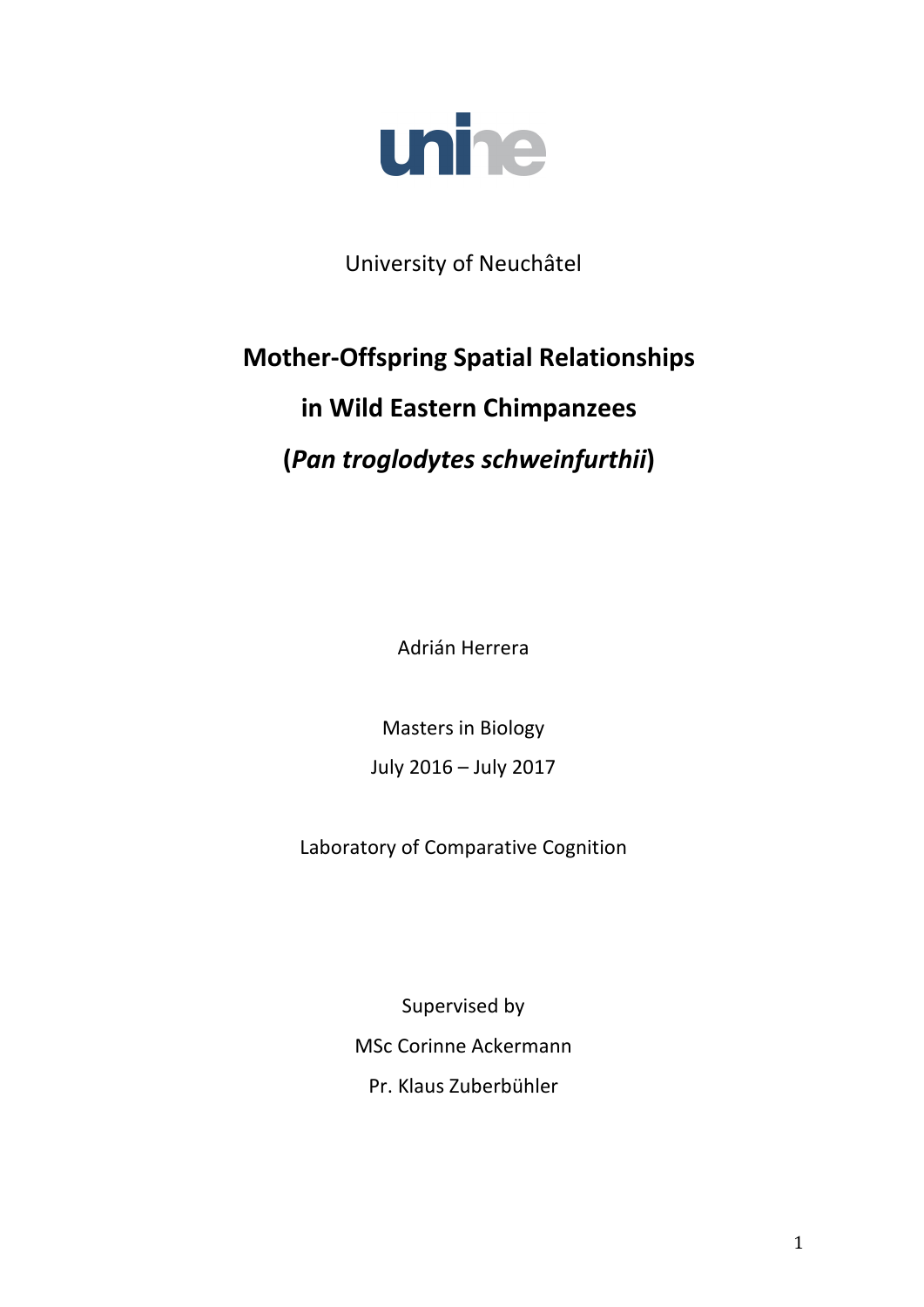#### **Abstract**

Young chimpanzees (*Pan troglodytes schweinfurthii*), need to learn social behaviors in order to successfully establish stable social interactions. It is accepted that genetics, social environment and maternal conduct determine the social ontogeny and future social success of younglings. Mothers with dependent offspring are less gregarious than females and males. According to the "infant safety" hypothesis, mothers are less gregarious in order to minimize the dangers surrounding the offspring, such as the threat that males pose to infants. Studying motheroffspring spatial relationships can give good indications of maternal care and vigilance. In this study, we investigated how maternal association patterns (either loner or in mixed or femaleonly parties), and other maternal characteristics, such as rank and age/experience, correlate with mother-offspring spatial relationships. We observed 10 wild mother-infant dyads in the Budongo Forest, Uganda, during 6 months. We measured maternal association patterns, mother-to-offspring distance and proximity maintenance towards the infants. Our results suggested that mothers spend more time in female parties and mixed parties than alone. This observation could indicate the need to socialize the infant. The spatial relationship was influenced by maternal association patterns. The presence of males reduced the mother-tooffspring distance and the presence of females increased it. Also, more experienced mothers maintained higher proximity with their infant than less experienced mothers. This study reveals that there is a relation between maternal characteristics and the social environment surrounding mothers and offspring. Further investigation should extend the area of research to other communities, since it has been shown that ecological and demographic factors influence party sizes, which in turn seem to affect maternal behaviors. A better understanding of how motherto-offspring behavior is determined by social situations and maternal experience and social status is necessary in primate research.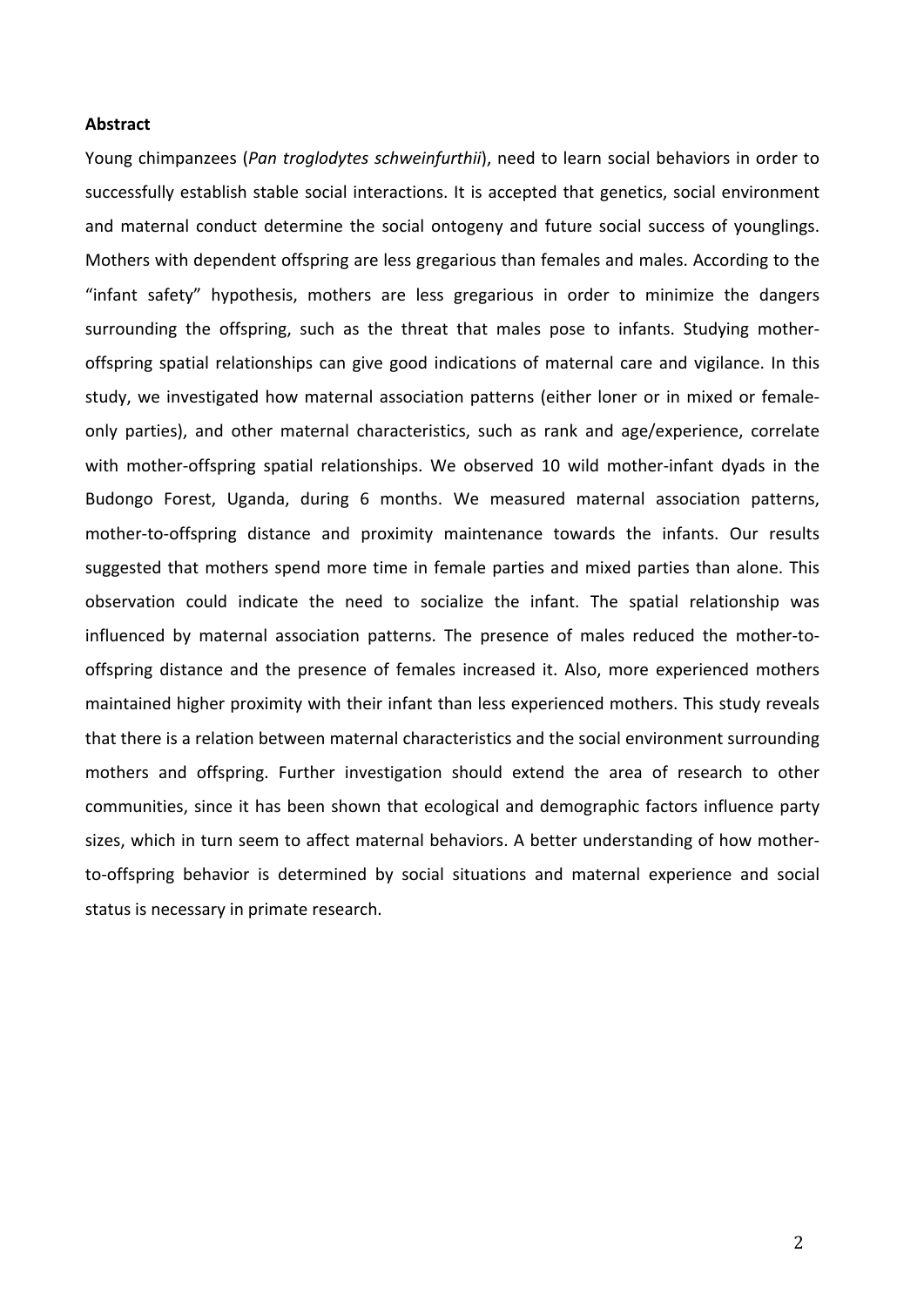#### **INTRODUCTION**

In long-lived social mammals like primates, social behavior is dictated by innate and acquired behavioral patterns. Individuals living in organized societies need to deal more specifically with the development of social behaviors and cognitive abilities (Deputte, 2000). It is accepted that maternal behavior, genetics and social environment all contribute in influencing this development (De Lathouwers, 2003; De Lathouwers and Van Elsacker, 2004; Deputte, 2000). Partly, social ontogeny is influenced by the social environment, which is determined by social partners. For example, immature rhesus monkeys need to interact with other group members to develop proficient social behaviors (Harry F. and Harlow, 1962; Hemelrijk and Kogel, 1989). On the other hand living in a complex social group poses serious threats on the offspring's safety, mainly by aggressions from male conspecifics (e.g. infanticide). Moreover, fission-fusion societies of chimpanzee communities may have an impact on the mother-infant relationships and on the ontogeny of sociability (Hemelrijk and Kogel, 1989). These organized social environments require from individuals to develop good social behavioral repertoire and a network of social relationships (Deputte, 2000).

However, studies demonstrate that infant social opportunities and safety depend on the personal characteristics of the mother (*i.e.* her "maternal styles" Altmann, 1980) and her social position in the group (Hemelrijk and Kogel, 1989). Mothers provide the infants with all their needs: thermoregulatory assistance, ectoparasite removal and protection against potential predators and dangerous conspecifics. These tasks are risky and demand a dedication of time and energy while maintaining the everyday life activities, like foraging (Lancaster et al., 2010).

Mothers are key in the early socialization of their offspring (Bardi and Huffman, 2002, 2006; De Lathouwers and Van Elsacker, 2004; Fairbanks and McGuire, 1988), and thus influence their future reproductive success (Clutton-Brock, 1991; Otali and Gilchrist, 2006) (the infant integration hypothesis). In primates, maternal behaviors directly influence the younglings' curiosity, namely their interest to initiate contacts with other group members or to explore the environment (Bardi and Huffman, 2002). Maternal subgrouping patterns may facilitate the social interactions of infants (Murray et al., 2014). Female chimpanzees are less gregarious than males, and that within females, the least gregarious are those with dependent offspring (Wrangham, 2000; Otali and Gilchrist, 2006; Goodall, 1986). This is explained by the infant safety hypothesis: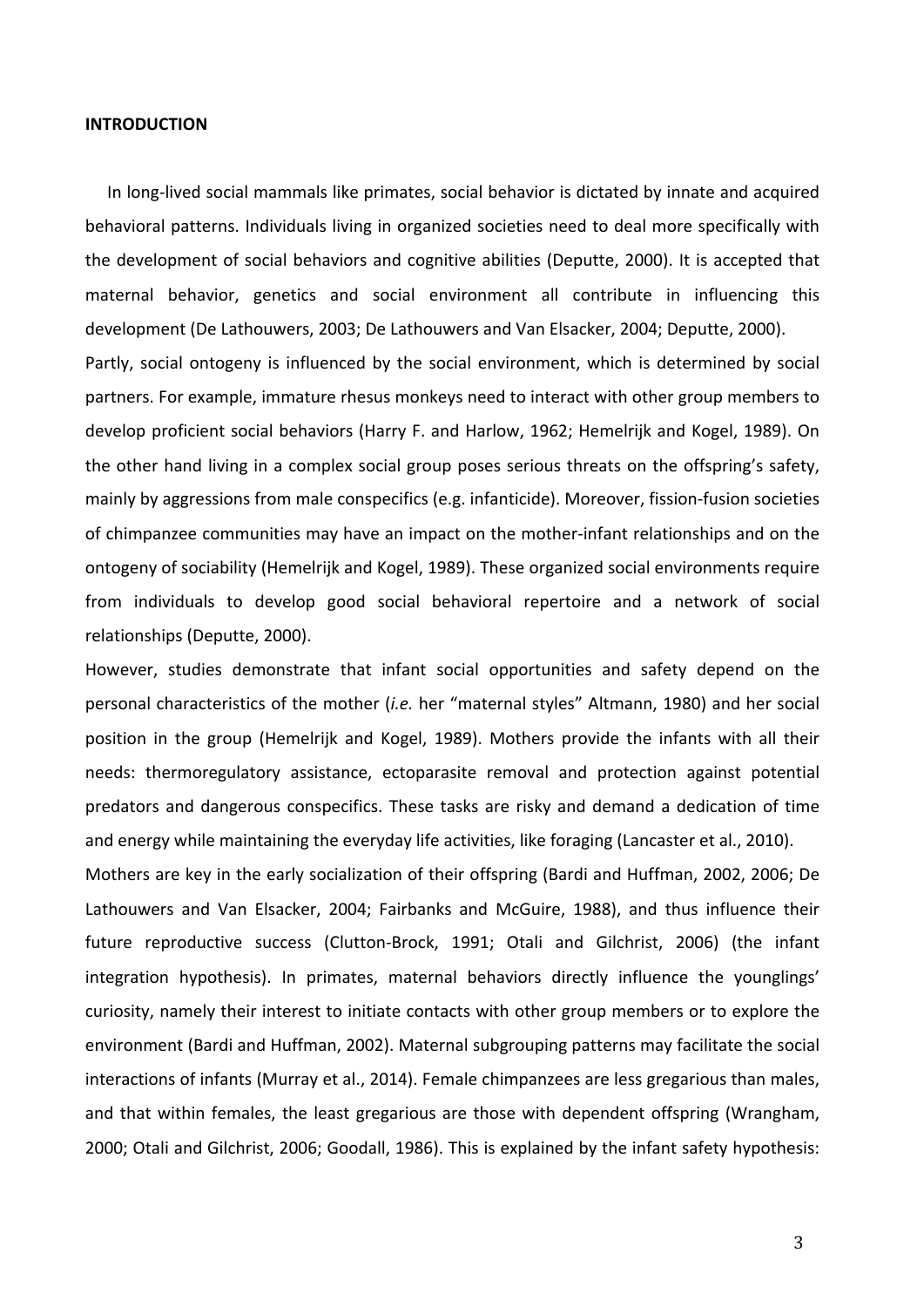because of the vulnerability of infants and the threat that aggressive males pose (Otali and Gilchrist, 2006).

During the first six months of life, the mothers with daughters are less gregarious than the ones with sons (Murray et al., 2014). This announces the sex differences in adult social behaviors. Adult male chimpanzees get more involved in the "politics" and are more integrated into the community, whereas many females may emigrate at adolescence (Murray et al., 2014). Interestingly, maternal association patterns vary as the youngster ages. In semi-captive chimpanzees, the mother associates more with females than with males when babies are less than two-year-old. But as the infant grows older, the association with males increases. Interestingly, this shift occurs a year or so before the mother resumes the sexual cycling (Horvat and Kraemer, 1981). This maternal strategy seems to be crucial to maximize the survival and future reproductive success of the offspring, by familiarizing it to members of the community and as a preparation to a mother's intense social relationship with males (Horvat and Kraemer, 1981; Kummer, 1989; Otali and Gilchrist, 2006).

Studying the effect of other group members on mother-infant spatial relationships may give clues on how a mother adjusts her behavior towards the safety or the integration of her infant. How do mothers deal with this dilemma between infant security and providing social opportunities, especially in chimpanzees, where conspecific aggressions by males are frequent (Trevathan, 1987; Wrangham and Peterson, 1996)? Different factors seem to be involved in shaping maternal choices in association patterns and maternal care, shown for example by controlling the distance between herself and her offspring.

The spatial relationship between mothers and their offspring, which is particularly sensitive to proximal threats (i.e. predators, other group members), represents a good indicator of maternal care and maternal vigilance (Fairbanks, 1996). In general, maternal vigilance is described as the simple movement of the head or scanning the surroundings (Kutsukake, 2006). Studies on vigilance behaviors mostly observe threats like predation. Intriguingly, within-group threats like conspecific aggressions are relatively ignored (Kutsukake, 2006). It is interesting to know how much the mother keeps an eye out for threats but also how she keeps ready to protect the infant. To observe that, it is necessary to consider vigilance of mothers as a physical and dynamic factor. Indeed, mothers may adjust their behavior – and thus the proximity – with their offspring depending on the context. The distance between a mother and her offspring can be used as an index of attention or protection given by a mother to her infant (Cameron et al., 2003; Otali and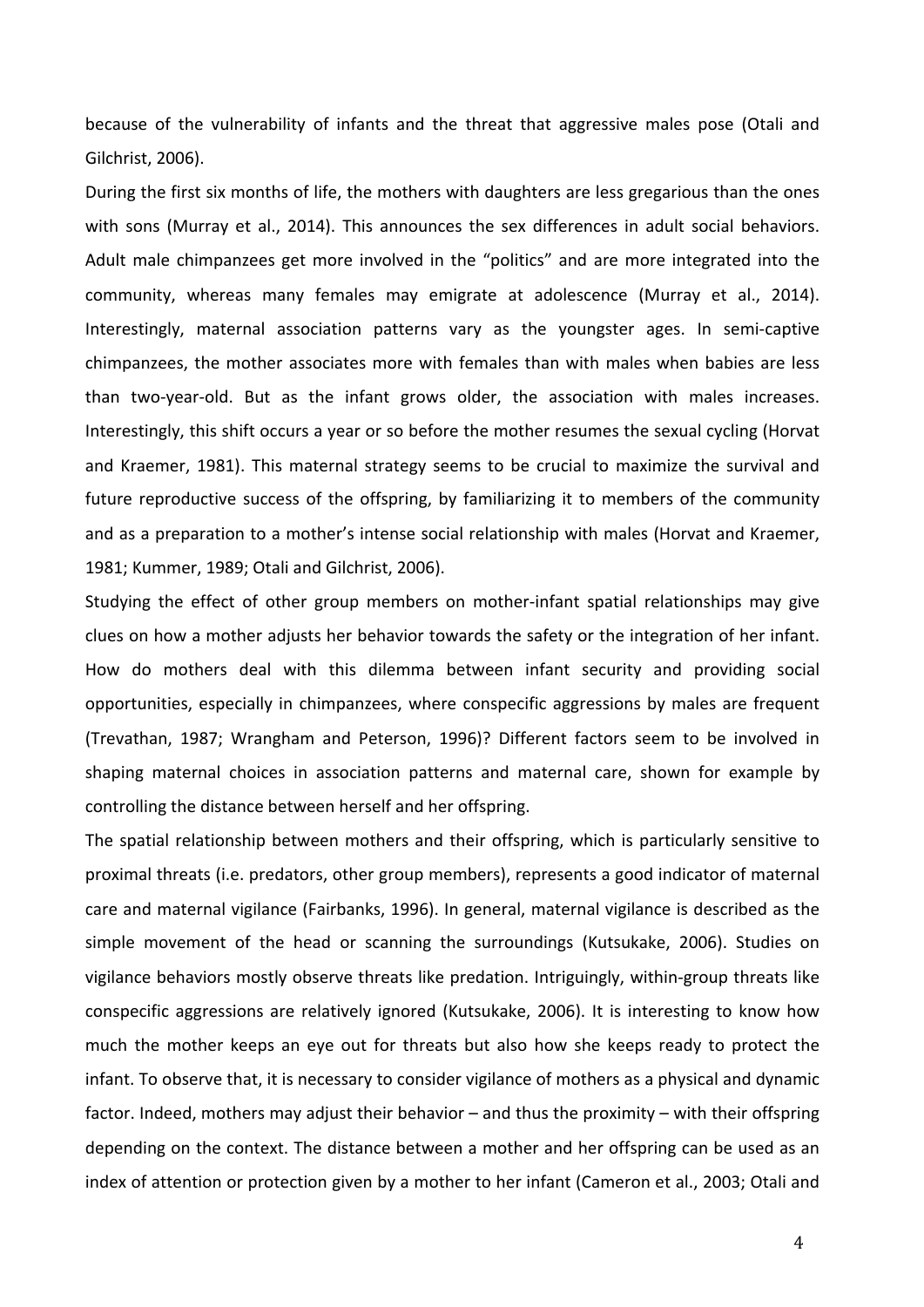Gilchrist, 2006). Not only the distance itself might be important, but also if the mother of the infant is actively reducing this distance, then it is about proximity maintenance.

Differences within mothers include day-to-day variations, like maternal association patterns, described by the party composition at a particular time – absence or presence of sub-adult and adult males and females. It is widely accepted that males are more aggressive than females, and often aggress females (Wrangham and Peterson, 1996). In general, mothers associate less with males than with females (Kappeler, 2000; Otali and Gilchrist, 2006).

The spatial relation to the infant might also vary depending on the rank and age of the mother. Dominance hierarchies among female chimpanzees were not given any importance until it was suggested that high-ranking females have significantly higher infant survival (Pusey et al., 1997). Studies on rhesus monkeys and chimpanzees demonstrate that mothers who receive more aggressions by conspecifics tend to keep their infant closer, leading to a reduction of the infant's social interactions with peers (Hemelrijk and Kogel, 1989; Simpson and Howe, 1986). Also, in olive baboons (Papio anubis), low-ranking females are subject to frequent aggressions from other females (Smuts and Nicolson, 1989), observations that are attributed to chronic stress and low reproductive success.

The age of the mother reflect maternal experience (De Lathouwers, 2003). Some suggest that older mothers are more protective and tend to promote distance less than young mothers (De Lathouwers, 2003), while others claim that mothers that reared a larger number of offspring are more rejecting (Hemelrijk and Kogel, 1989). This same study observed that infants of those mothers were less involved in social play, probably because of the presence of siblings to play with (Hemelrijk and Kogel, 1989). Understanding how maternal characteristics such as age and rank, affect mother-infant interactions should give insights on the role of the mother to foster the sociability of young chimpanzees.

In summary, the social integration of infants is important for the development of their social skills (infant integration hypothesis) yet avoiding aggressions from other group members, especially males and higher-ranking females (infant safety hypothesis). By controlling the distance to their infant (spatial relationship), mothers can vary the degree of infant safety and provide opportunity for social interactions. Mother-infant spatial relationships might vary depending on the mother's association patterns, age and dominance rank.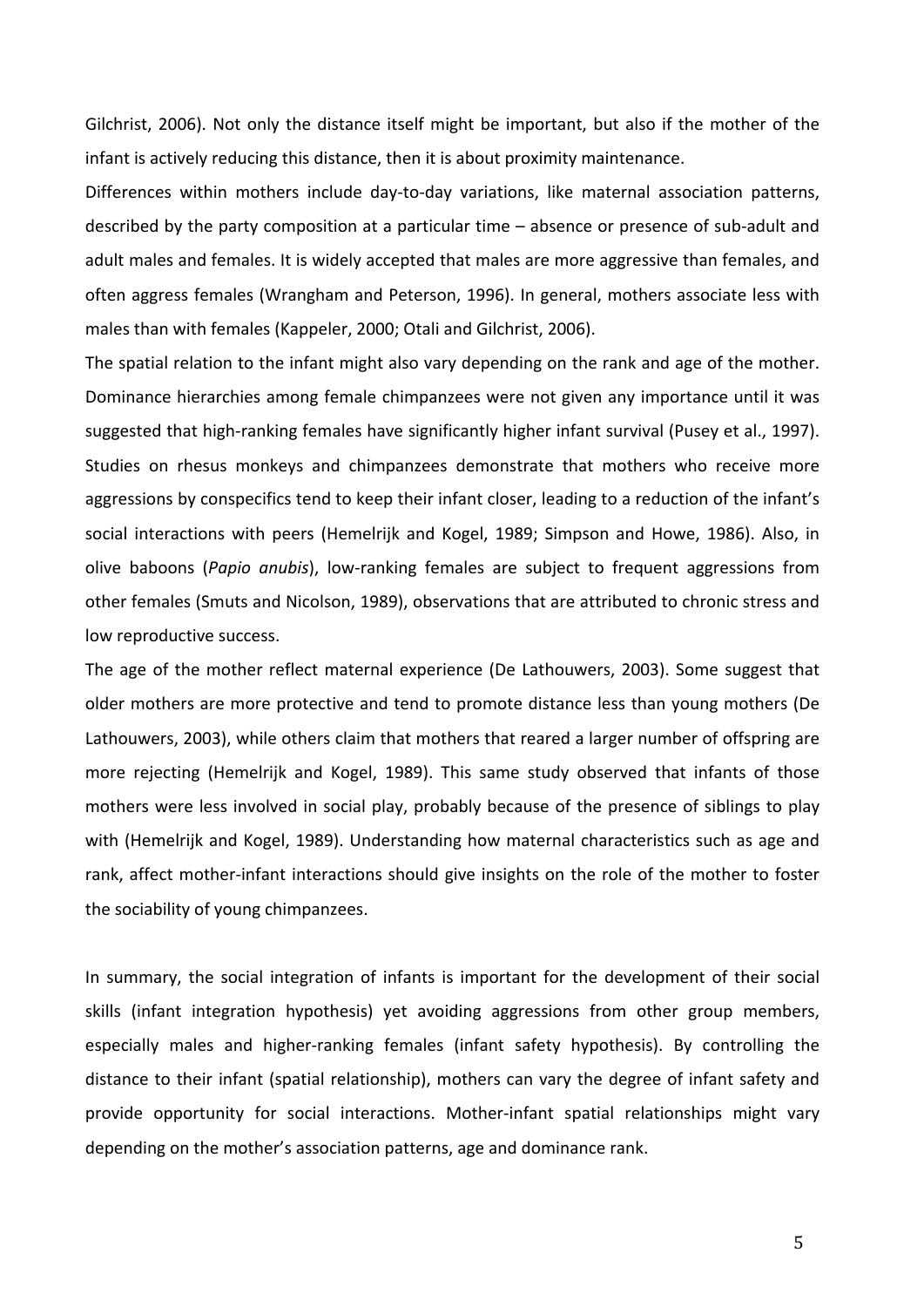Mothers are less gregarious than other females and males, thus we firstly hypothesized that maternal association patterns are dictated by the infant safety and social integrability. Thus, we predict that (a) mothers will associate more often with only females (infant integration) or prefer staying alone than with parties where males are present (infant safety).

Secondly, we propose that mothers adjust the spatial relationship to their offspring depending on the party composition. We predict that mothers (b) keep a shorter distance to their infant if the number of males in the party increases (infant safety) than in the presence of only females (infant integration). Additionally, we predict that (c) in the presence of males the mother actively decreases the distance to the infant (infant safety). Overall we expect (d) that more experienced mothers keep a shorter distance to their infants than less experience mothers, and (e) that higher-ranked mothers keep a bigger distance to the infant than lower ranked ones.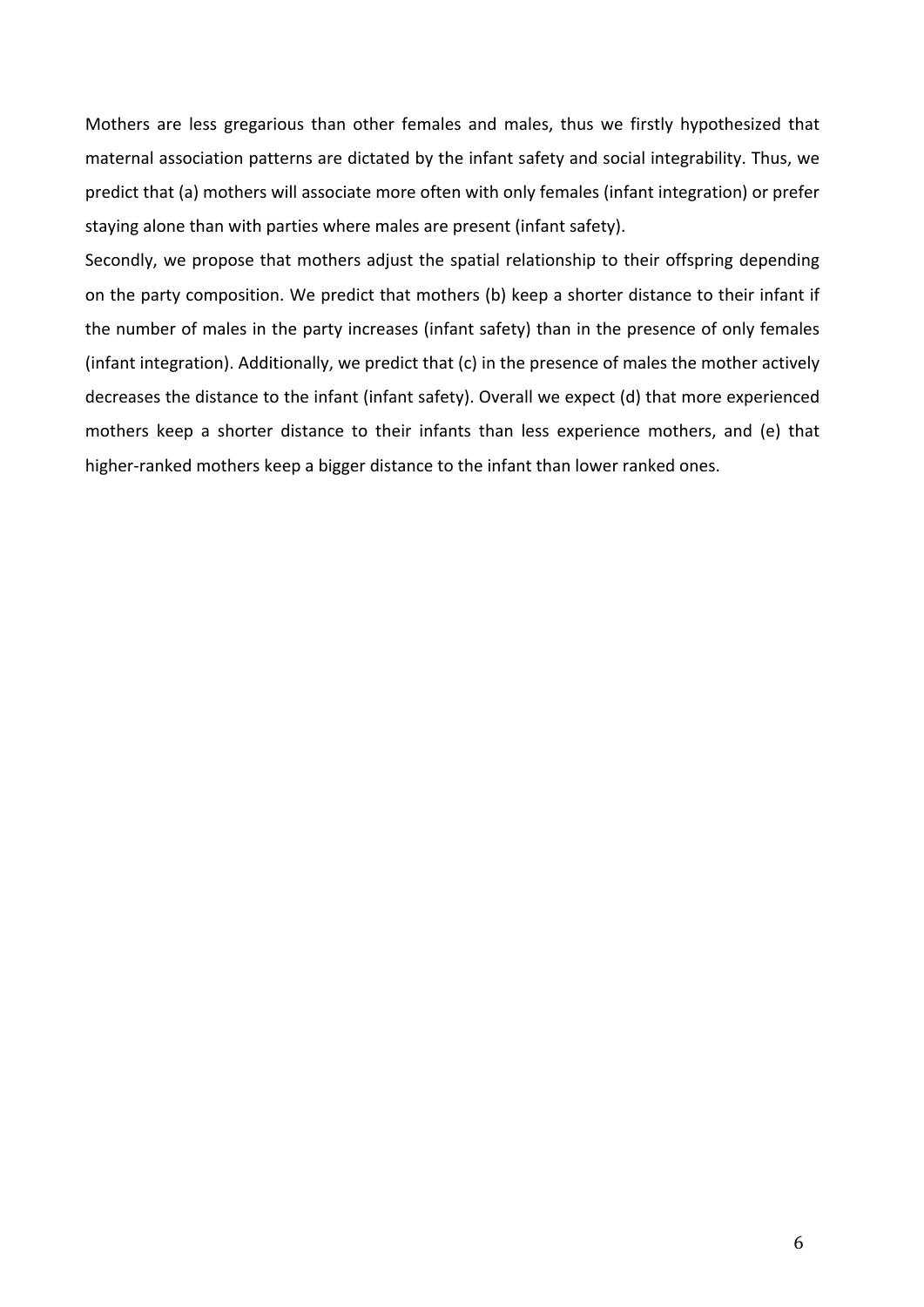#### **MATERIALS AND METHODS**

#### *Field site and study subjects*

We observed chimpanzee mother-infant dyads from the Sonso community of the Budongo Forest, Uganda, between July 2016 and December 2016. As of 2016, the group size of the Sonso community was 71 individuals, with 25 adult females and 10 adult males. The Budongo Forest Reserve is situated between  $1^{\circ}37N - 2^{\circ}03N$  and  $31^{\circ}22 - 31^{\circ}46E$  and comprises 435 km<sup>2</sup> of moist, semi-deciduous tropical rain forest. Habituation to human presence started in 1992 (Reynolds, 2005). The subjects are 10 mother-infant pairs of wild eastern chimpanzees (Pan troglodytes schweinfurthii) of the Sonso community. The sample included 8 male and 2 female infants. At the beginning of the study, estimated maternal age ranged from 19 to 41 years and infant age ranged from 8 to 76 months (see Table 1). All infants were still not weaned during the data collection.

| <b>Mother</b> | Average | Average | Infant           | <b>Mother</b>     | <b>Location of</b>     | <b>Number of</b> | <b>Observation</b> |
|---------------|---------|---------|------------------|-------------------|------------------------|------------------|--------------------|
|               | mother  | infant  | sex <sup>a</sup> | rank <sup>b</sup> | range in               | follows          | time (h)           |
|               | age(y)  | age(y)  |                  |                   | community <sup>c</sup> |                  |                    |
| <b>GL</b>     | 40.3    | 3.38    | M                | 7                 | Peripheral             | 9                | 17.1               |
| HT            | 38.2    | 2.91    | $\mathsf F$      | $\mathbf{1}$      | Peripheral             | 10               | 26.5               |
| KL            | 37.2    | 1.98    | M                | 5                 | Central                | 10               | 24.5               |
| <b>KU</b>     | 37.2    | 2.51    | M                | $\overline{4}$    | Central                | 11               | 26.8               |
| <b>KW</b>     | 35.3    | 3.27    | M                | 3                 | Central                | 10               | 23.7               |
| KY            | 33.2    | 1.82    | M                | $\overline{2}$    | Peripheral             | 9                | 21.8               |
| <b>ML</b>     | 41.4    | 1.07    | M                | $6\phantom{1}6$   | Peripheral             | 5                | 11.2               |
| OK            | 20.2    | 1.97    | M                | 10                | Central                | 11               | 28.9               |
| <b>RS</b>     | 19.2    | 2.93    | M                | 9                 | Central                | 9                | 25.4               |
| TJ            | 32.2    | 6.49    | F                | 8                 | Peripheral             | 5                | 10.3               |

Table 1 Characteristics and observation time of each mother focal (alphabetical order)

Was not used for the analysis because of too many male infants

 $^{\rm b}$  Determined after asking each field assistant to rank the mother between each other. No research on Sonso females gives a detailed review of female-female hierarchy

 $c$ Based on the unpublished data of Christof Neumann, who calculated centrality indexes for every female with BCFS' longterm data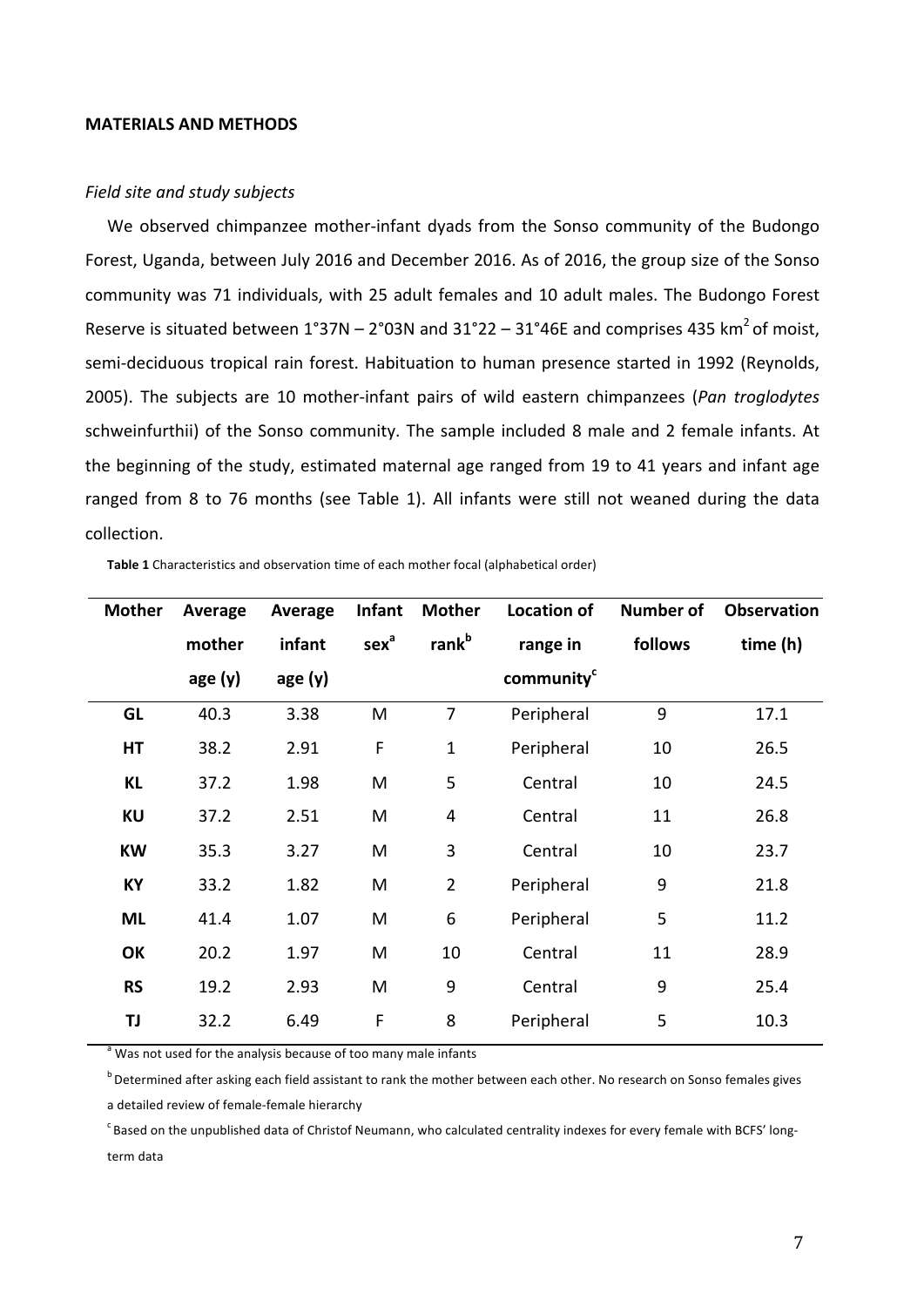#### *Data collection*

We did all day follows on the mother-offspring pair noting down general behaviours like resting, foraging, grooming in a one-zero method (Altmann, 1974), with a time interval of 5 minutes. Data when the mother was travelling was excluded because of the difficulty of observation. We took party composition (PC) in 5 minutes scans including all adult and sub-adult males and females present within 30 meters of the focal to observe for potential effects of the PC on mother-infant spatial relationships. Juveniles were not included in party composition data because another study showed they did not affect the mother-to-offspring distance (Otali and Gilchrist, 2006). This allowed us to calculate the frequency of time a mother spent in different parties (alone, with females only, with males only, mixed group). We used mother-to-offspring distance and proximity maintenance to define the mother-infant spatial relationship. The estimated mother-infant distance (meters) was noted every 5 minutes. As we were interested in how the mother controls the spatial relationship, we defined the proximity maintenance as the number of approaches made by the mother only. Every time the mother-infant distance was reduced or increased – by movements of the mother or the infant  $-$ , we noted down "approaching" or "leaving", with the identity (mother/infant).

#### *Statistical analysis*

To test the influence of focal characteristics and party composition on mother-offspring spatial relationships, we used generalized linear mixed models (GLMM) with binomial error distribution to enable the appropriate use of random terms. Our response variables were proximity maintenance, defined as the probability of mothers approaching their infant in a binary way (0: infant approaching, 1: mother approaching), and within dyad distance, in meters. We fitted mother identity  $(n=10)$  and date  $(n=76)$  as random intercept terms to all our models. In both models, we tested the interaction of adult males and adult females present in the party composition. Predictor variables as well as factors accounted as fixed effects in the statistic models are shown in Table 2 below. Field assistants and researchers, who worked at the station for several years, estimated the maternal rank. Maternal social experience refers to the years since a field assistant first saw the mother in the community. The more years, the more social experience a mother has. Maternal experience, which increases with mother age (De Lathouwers, 2003), is defined as the number of offspring who reached 5 years old for each individual mother. Infant age is used as a control predictor since it has an effect on the spatial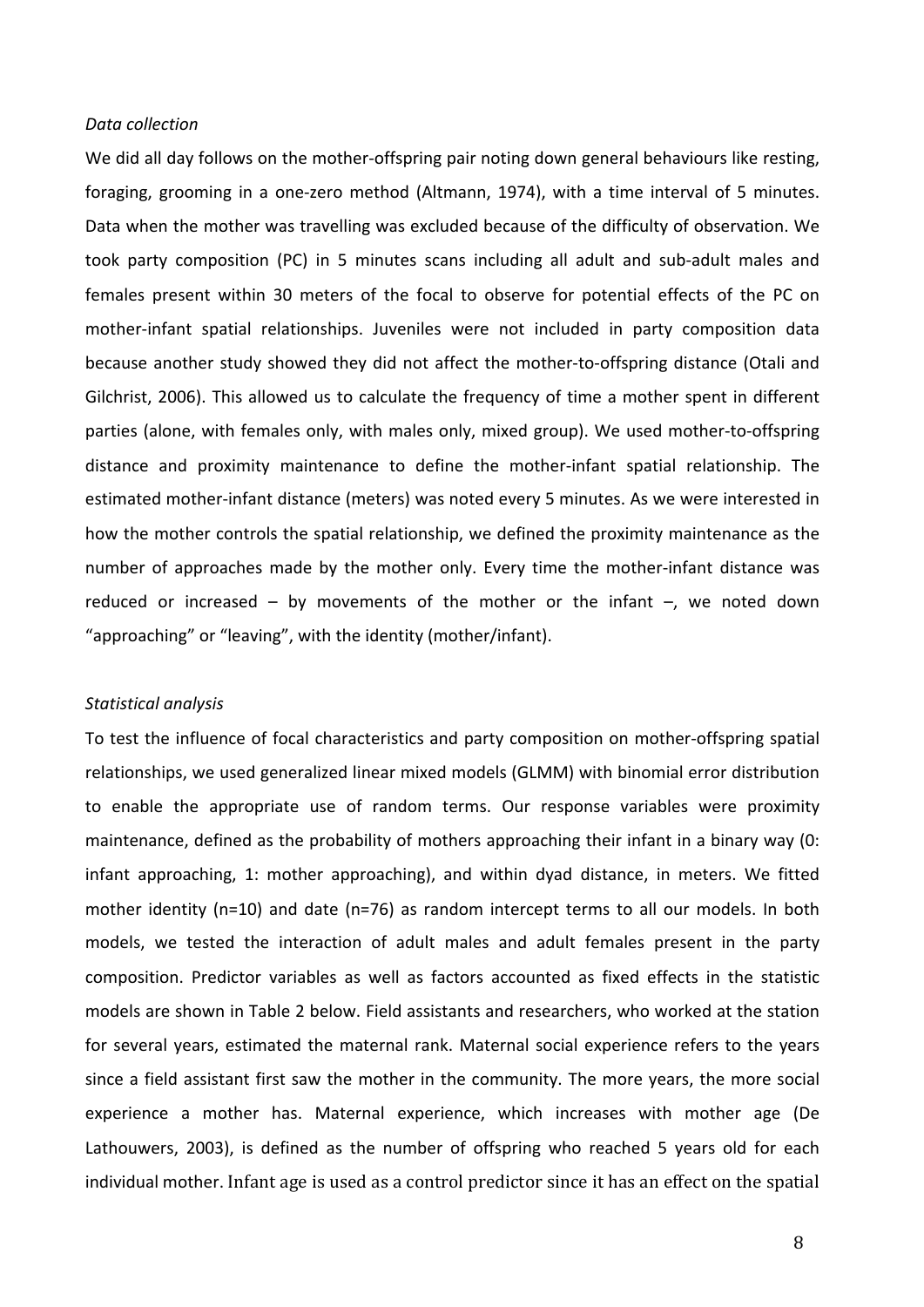relationship (Altmann, 1980; Maestripieri et al., 2002; Napier and Napier, 1994; Plooij, 1984). Therefore it is important to have it in the model because we can expect an effect. All test were two-tailed with significance level P<0.05. Data were analyzed using the package lme4 in R 3.3.2 with RStudio 1.0.136.

| <b>Variable</b>                         | Range                          |
|-----------------------------------------|--------------------------------|
| Maternal age                            | $19 - 41$ years                |
| Infant age                              | $8 - 76$ months                |
| Maternal dominance rank                 | $1 - 10$ (high $-$ low ranked) |
| Maternal social experience <sup>A</sup> | $6 - 24$ years                 |
| Maternal experience <sup>B</sup>        | $0 - 4$                        |
| Presence or absence of males (binary)   | Absent/present                 |
| Number of males (quantitative)          | $0 - 9$                        |
| Number of females                       | $0 - 13$                       |

**Table 2** Variables used as fixed effects

A Years since an individual was first observed by researchers or field assistants

**B** Defined as the number of infants reaching 5 years of age for each individual mother (*De Lathouwers and Van Elsacker*, *2004*)

As the focal mothers were more than half of the time in parties without any males (57%) – from 1 to 9 males, the number of observations stays very low (n=15-132) -, we decided to run two separate statistic tests for each response variable taking the number of males as quantitative data (from 0 to 9) for one and as binary data (0, no male present; 1, one or more males present) for the other, to check for consistency. Another study with wild chimpanzees showed that mother-to-infant distance is lower in the presence of males (as binary) and that this distance decreases as the number of males increases (as quantitative, Otali and Gilchrist, 2006). Furthermore, by doing so, we are able to see the importance of the number of females in the party composition.

To assess the stability of our models, we tested for potential influential cases that might alter the conclusions of the analysis. To do so we created 10 datasets in which each mother/infant dyad was excluded in turn. We fitted full and null models on these 10 datasets. We compared the parameter estimates of these models and the likelihood ratio test with the result of the full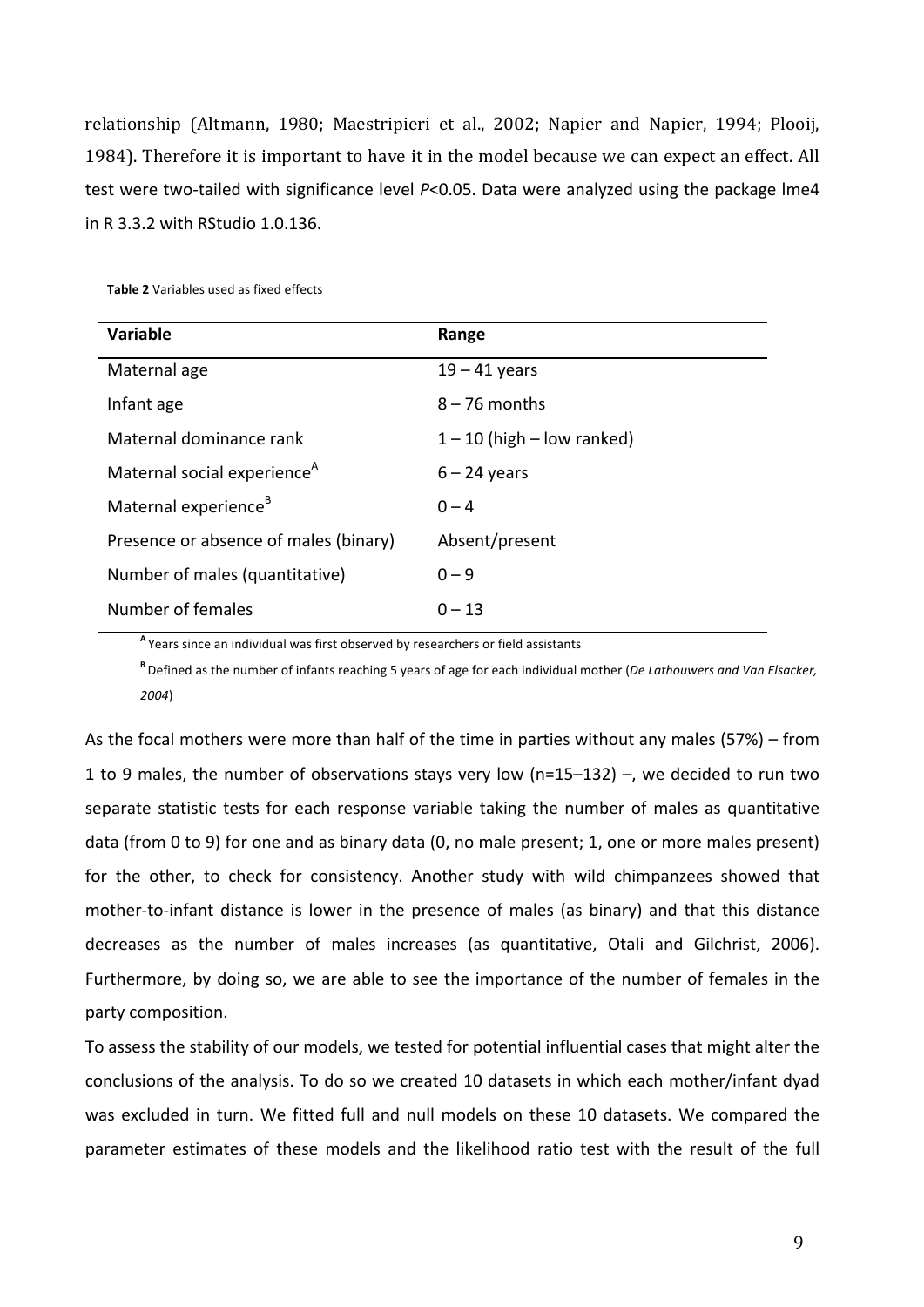model and found that excluding any individual did not affect the conclusions with regards to the mother approaches and the mother to infant distance.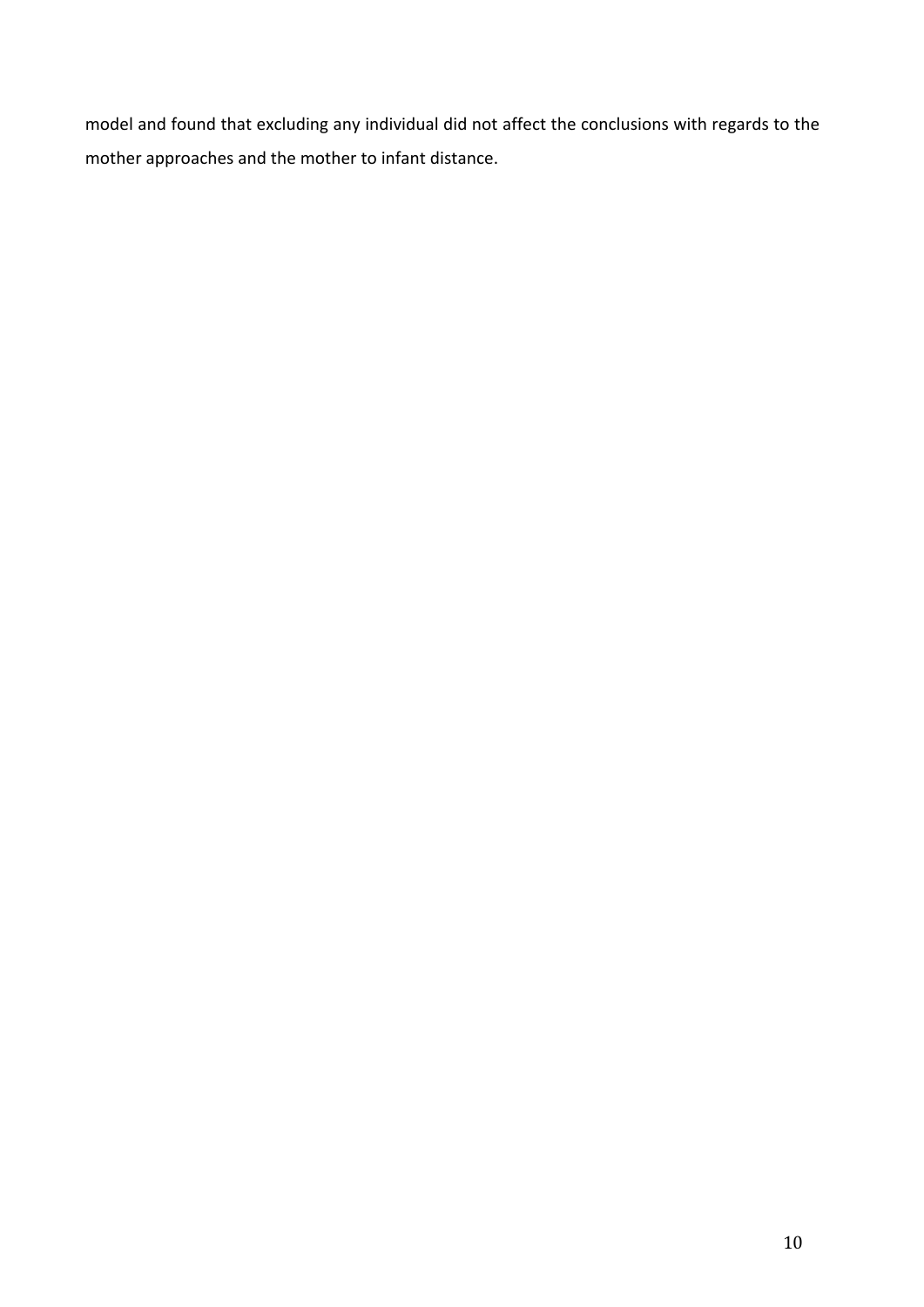#### **RESULTS**

#### *Maternal association patterns*

By combining the infant safety and the infant integration hypothesis, we predicted that mothers would spend more time in female-only parties or alone than in mixed or male-only parties. This prediction is not verified. Fig. 1 shows the time spent in each subgroup composition. Mothers associated more often with females than with males (T-test, P=0, n=2000 scans, Table 3) or alone (*T-test*, P<0.01, n=2000 scans, Table 3). They also spent significantly more time in mixed parties than with only males or alone (T-test, P=0, n=2000 scans, Table 3). Additionally, 53% of the females associated with other mothers with dependent offspring (*T-test*, *P<0.0001*, n=2000 scans).



**Figure 1** Frequency of time spent in each subgroup composition by the focal mothers – black: only with females, dark grey: only with males, light grey: both females and males, white: alone. Two thirds of their time was significantly spent with female parties or mixed parties  $(*** p = 0, ** p = 0.008)$ .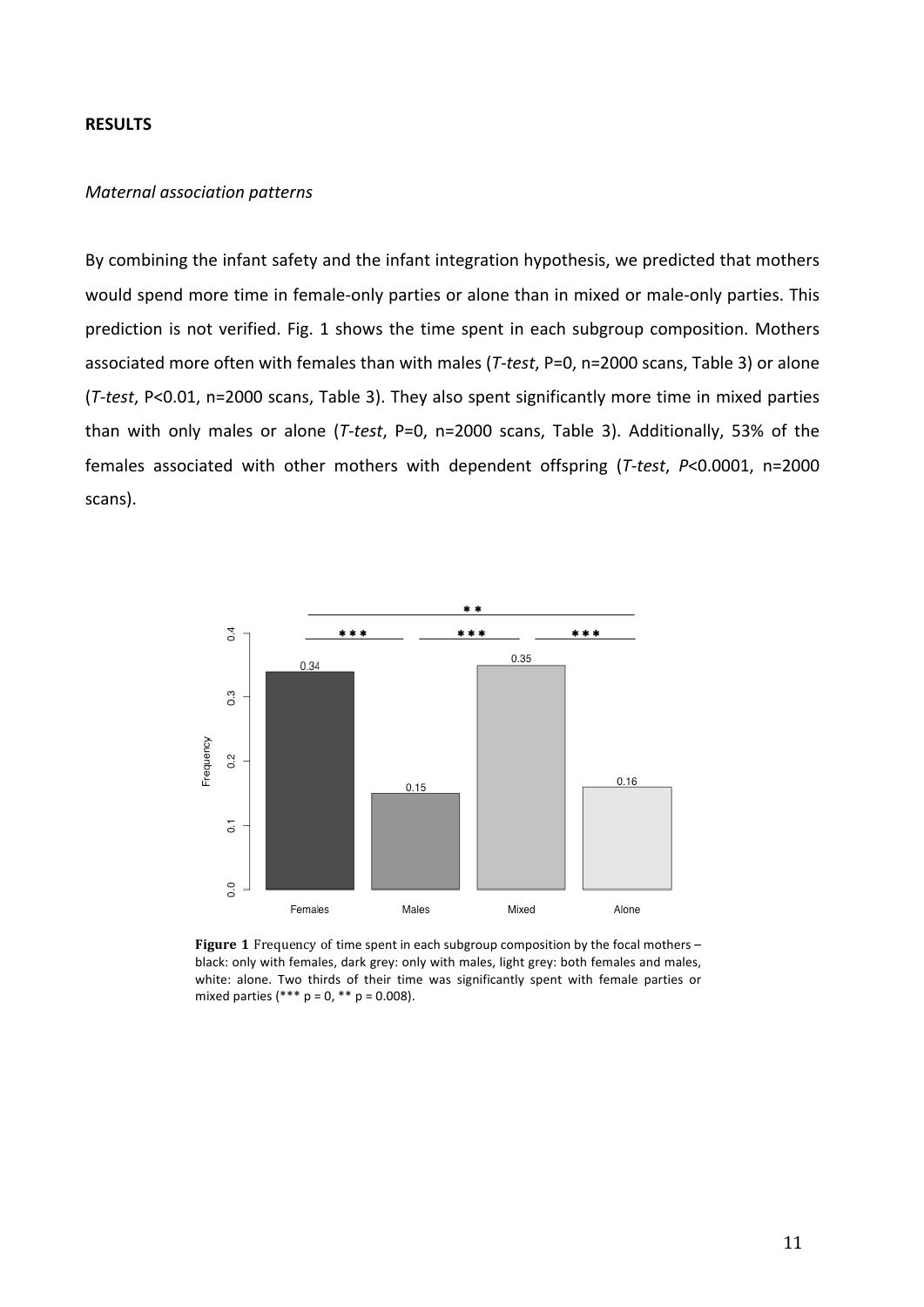| var1           | var <sub>2</sub> | t.value  | df       | p.value     |
|----------------|------------------|----------|----------|-------------|
| <b>Females</b> | <b>Males</b>     | 5.128    | 14.46919 | $0***$      |
| <b>Females</b> | <b>Both</b>      | $-1.758$ | 17.85803 | 0.096       |
| <b>Females</b> | Alone            | 3.023    | 17.40737 | $0.008**$   |
| <b>Males</b>   | <b>Both</b>      | -7.671   | 15.26287 | $0***$      |
| <b>Males</b>   | Alone            | $-1.979$ | 16.1298  | 0.065       |
| Both           | <b>Alone</b>     | 5.11     | 17.8324  | <b>0***</b> |

**Table 3** *T-tests* showing differences in party composition. Significant results are in bold.

#### *Number of adult males and females vs mother-to-offspring distance*

The analysis of the data supports our prediction that the distance separating mothers and infants is lower when the number of males increases – thus, in the presence of males (Fig. 2 and 3). As the number of males increased, the mother-to-offspring distance decreased, regardless the number of females ( $X^2$ , P<0.0001, n=2571 scans, Table 4). On the other hand, as the number of females increased, irrespective of the number of males, the mother-to-offspring distance was not significantly affected, even though there is a positive trend. Our interaction analysis shows that the number of adult females influences mother-to-offspring distance when the number of males is at its maximum observed (Fig 2, blue slope, and Fig 3, right graph) ( $X^2$ , P<0.01, n=2571 scans, Table 4). However, the number of males does not affect significantly the distance when the number of females is at its maximum observed.

**Table 4** Intercept = distance. Parameter estimates, standard errors and p-values of the generalized mixed effect model: *Model1*  $\leftarrow$  *lmer(dist*  $\sim$  iage  $+$  moage  $+$  fem\*male  $+$  dom  $+$  exper  $+$  soc  $+$  (1[Focal) + (1[Date), *data=xdata, REML=F).* Left: males with quantitative data, right: males with binary data. Significant values are in bold.

 $\mathbf{I}$ 

| Males as quantitative data (1 to 9) |             |            |          | Males as binary data (absent 0, present 1) |                               |             |            |          |            |
|-------------------------------------|-------------|------------|----------|--------------------------------------------|-------------------------------|-------------|------------|----------|------------|
|                                     | Estimate    | Std. Error | z value  | Pr(> z )                                   |                               | Estimate    | Std. Error | z value  | Pr(> z )   |
| <b>Intercept</b>                    | $-1.095564$ | 0.79594    | $-1.376$ |                                            | <b>Intercept</b>              | 0.350948    | 0.788406   | 0.445    |            |
| Infant age                          | 0.935185    | 0.214429   | 4.361    | $0.000197***$                              | Infant age                    | 0.946299    | 0.293396   | 3.225    | 0.002095** |
| <b>Mother</b> age                   | 0.016547    | 0.015523   | 1.066    | 0.2924                                     | <b>Mother</b> age             | $-0.003732$ | 0.018481   | $-0.202$ | 0.84       |
| <b>Nb of females</b>                | 0.062784    | 0.043593   | 1.44     | 0.1505                                     | <b>Nb of females</b>          | $-0.079457$ | 0.126399   | $-0.629$ | 0.5312     |
| Nb of males                         | $-0.224469$ | 0.048432   | $-4.635$ | 3.785e-06 ***                              | Nb of males                   | $-0.052749$ | 0.165990   | $-0.318$ | 0.7513     |
| <b>Maternal rank</b>                | $-0.006091$ | 0.043456   | $-0.14$  | 0.8887                                     | <b>Maternal rank</b>          | 0.004708    | 0.163536   | 0.029    | 0.9771     |
| <b>Maternal</b><br>experience       | $-0.076186$ | 0.113882   | $-0.669$ | 0.5039                                     | <b>Maternal</b><br>experience | $-0.020280$ | 0.131459   | $-0.154$ | 0.8776     |
| Social<br>experience                | 0.002609    | 0.016048   | 0.163    | 0.871                                      | <b>Social</b><br>experience   | $-0.004017$ | 0.014548   | $-0.276$ | 0.7851     |
| Male: Females                       | 0.105873    | 0.034618   | 3.058    | $0.002295**$                               | <b>Male: Females</b>          | 0.161270    | 0.155980   | 1.034    | 0.3062     |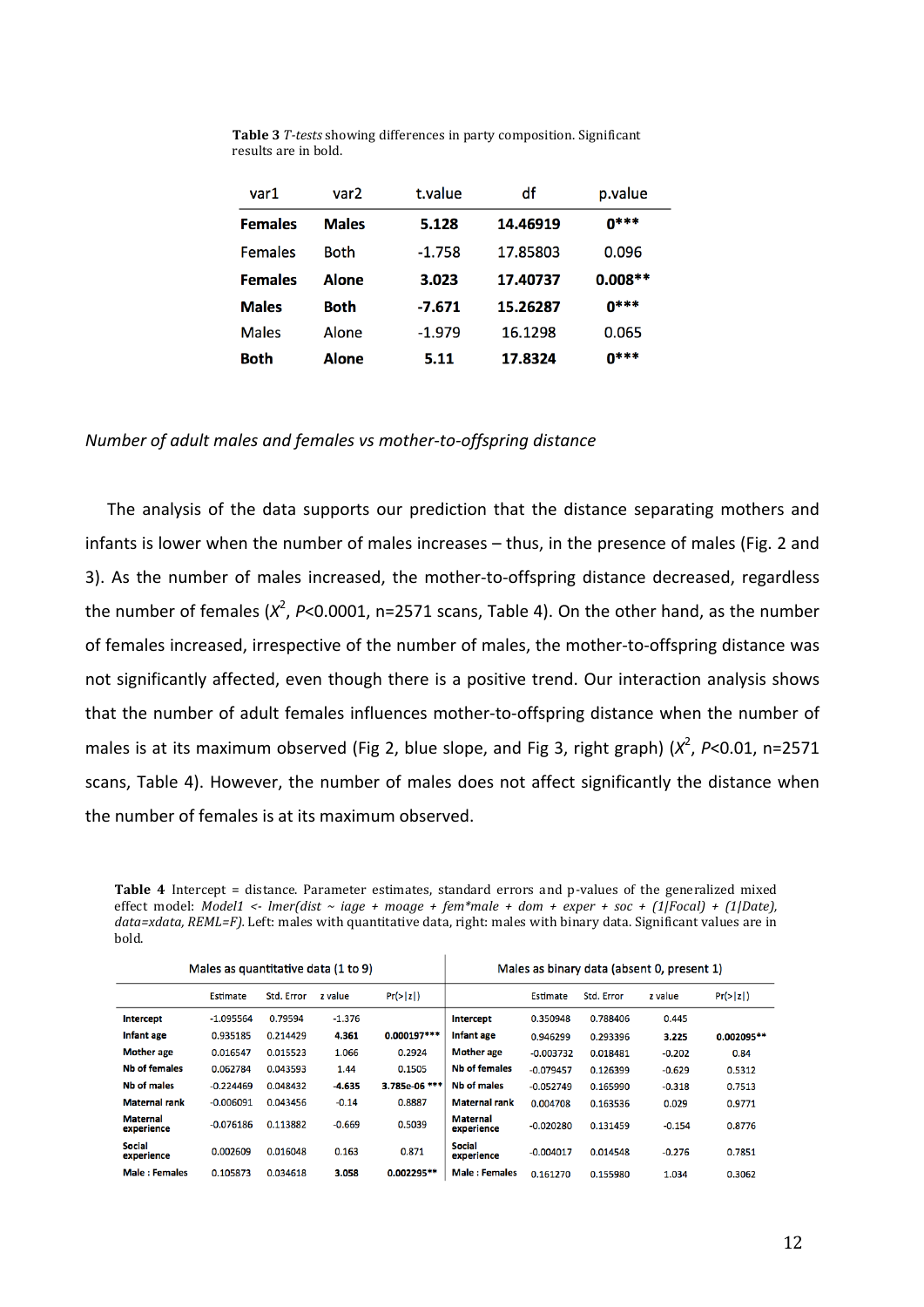

**Figure 2** 3D plot with males as quantitative data, showing the influence of the log10 number of adult and sub-adult males and females on the log10 mother-tooffspring distance (response variable). Red line (front) indicates when there are no males and the blue line (rear) indicates when the number of males is at its maximum observed. The blue slope is significant ( $p = 3.8e-6***$ ) and maximum observation of individuals (mixed, rear right corner) is also significant (p = 0.0023\*\*.



Figure 3 Graphs representing the  $log10$  mother-to-offspring distance (response variable) as a function of the log10 number of adult females with males as binary data (left: males absent, right: males present). The effect is not significant, which is probably due to lack of variation in parties when there were only males with the focal mother (67% of time there was only the mother with one male).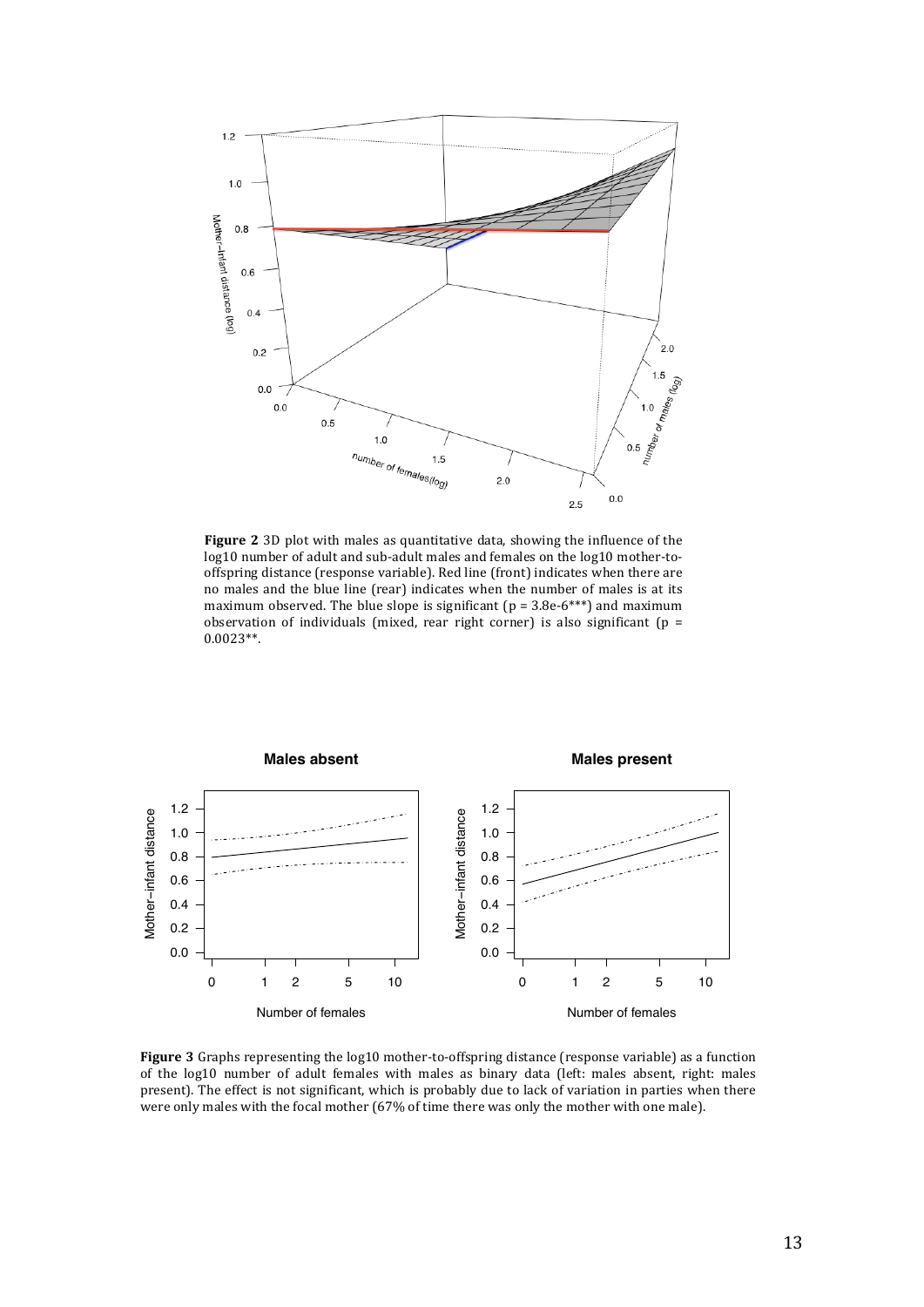#### *Number of adult males and females vs proximity maintenance*

For the proximity maintenance, that is the number of approaches made by the mothers towards their infant, the analysis confirms our prediction, namely: the increasing number, and the presence of adult males and females increases the number of approaches (Fig. 4 and 5). However, when a mother was alone with other males, results do not support our prediction. Indeed, with zero females present in the subgroup and the number of males increasing, the number of approaches made by the mother decreases ( $X^2$ ,  $P$ <0.01, n=895 scans, Table 5).

Adult females only (with no males around) also, as expected, negatively affected the proximity maintenance. The more females present in the subgroup, the less a mother approached her infant  $(X^2, P<0.01, n=895$  scans, Table 5). As for the mother-to-offspring distance, the mixed party composition affects significantly the spatial relationship  $-$  as a measure of approaches made by the mother – between mothers and their infants  $(X^2, P<0.001, n=895$  scans, Table 5).

**Table 5** Intercept = approaches made by the mother. Parameter estimates, standard errors and p-values of the generalized mixed effect model: *Model2* <-  $g$ lmer(MoAp ~  $iage + moage + fem*male + dom + exper + soc +$  $(1|Focal) + (1|Date)$ , family=binomial,  $data=app$ ). Left: males with quantitative data, right: males with binary data. Significant values are in bold.

| Males as quantitative data (1 to 9) |            |            |          | Males as binary data (absent 0, present 1) |                               |            |            |          |               |
|-------------------------------------|------------|------------|----------|--------------------------------------------|-------------------------------|------------|------------|----------|---------------|
|                                     | Estimate   | Std. Error | z value  | Pr(>  z )                                  |                               | Estimate   | Std. Error | z value  | Pr(> z )      |
| <b>Intercept</b>                    | $-1.00391$ | 1.38488    | $-0.725$ |                                            | Intercept                     | $-0.99643$ | 1.32219    | $-0.754$ |               |
| Infant age                          | 0.05894    | 0.45858    | 0.129    | 0.897723                                   | Infant age                    | 0.04511    | 0.43244    | 0.104    | 0.916923      |
| <b>Mother age</b>                   | $-0.04054$ | 0.03065    | $-1.323$ | 0.185895                                   | <b>Mother age</b>             | $-0.03643$ | 0.02934    | $-1.242$ | 0.214393      |
| Nb of females                       | $-0.91525$ | 0.26125    | $-3.503$ | $0.000459$ ***                             | Nb of females                 | $-1.01913$ | 0.27886    | $-3.655$ | 0.000258***   |
| Nb of males                         | $-0.98941$ | 0.33477    | $-2.955$ | $0.003122**$                               | Nb of males                   | $-1.92142$ | 0.43299    | $-4.438$ | 9.10e-06 ***  |
| <b>Maternal rank</b>                | 0.43879    | 0.27754    | 1.581    | 0.113876                                   | <b>Maternal rank</b>          | 0.42174    | 0.26432    | 1.596    | 0.110587      |
| <b>Maternal</b><br>experience       | 0.80734    | 0.21541    | 3.748    | $0.000178$ ***                             | <b>Maternal</b><br>experience | 0.77550    | 0.20687    | 3.749    | $0.000178***$ |
| Social<br>experience                | $-0.04462$ | 0.02603    | $-1.715$ | 0.086403                                   | <b>Social</b><br>experience   | $-0.03874$ | 0.02502    | $-1.548$ | 0.121507      |
| <b>Male: Females</b>                | 0.87018    | 0.20770    | 4.190    | 2.79e-05 ***                               | <b>Male: Females</b>          | 1.71959    | 0.36193    | 4.751    | 2.02e-06 ***  |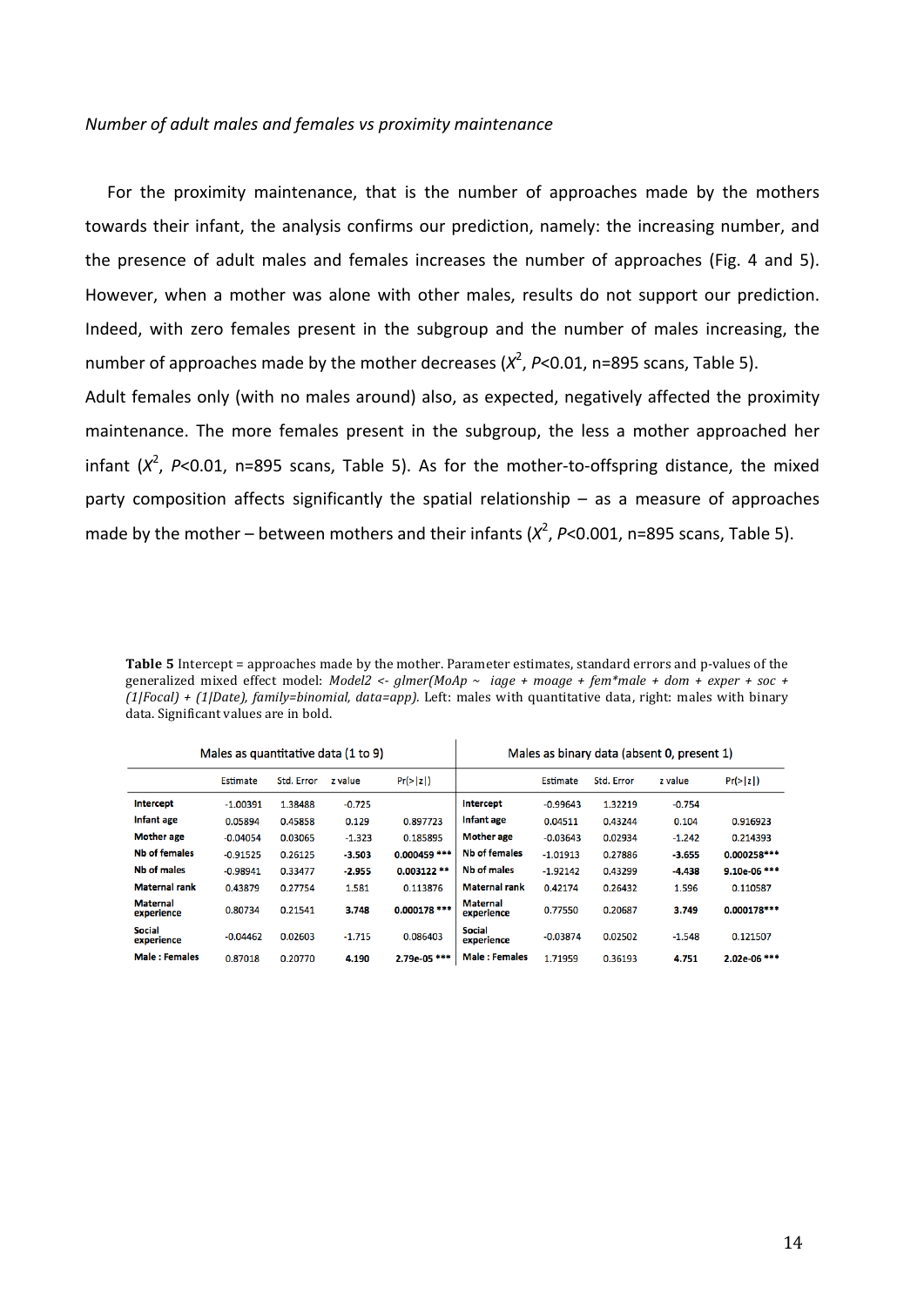

**Figure 4** 3D plot with males as quantitative data, showing the influence of the log10 number of adult males and adult females on the proximity maintenance, (response variable) defined as the probability of a mother approaching her infant. Red line (front) indicates when there are no males and the blue line (rear) indicates when the number of males is at its maximum observed. Both males and females alone had a negative effect on proximity ( $p = 0.003**$  and  $0.0005***$ , respectively). Mixed parties had a positive effect (p = 2.8e-5\*\*\*).



**Figure 5** Probability of approaches made by mothers (response variable) as a function of the log10 number of adult females with males as binary data (left: males absent, right: males present). Strong effects are observable. The presence of males had a negative effect on proximity ( $p = 9.1e$ - $6***$ ), as the increasing number of females (p = 0.0003\*\*\*). Mixed parties had a positive effect (p = 2.02e-6\*\*\*).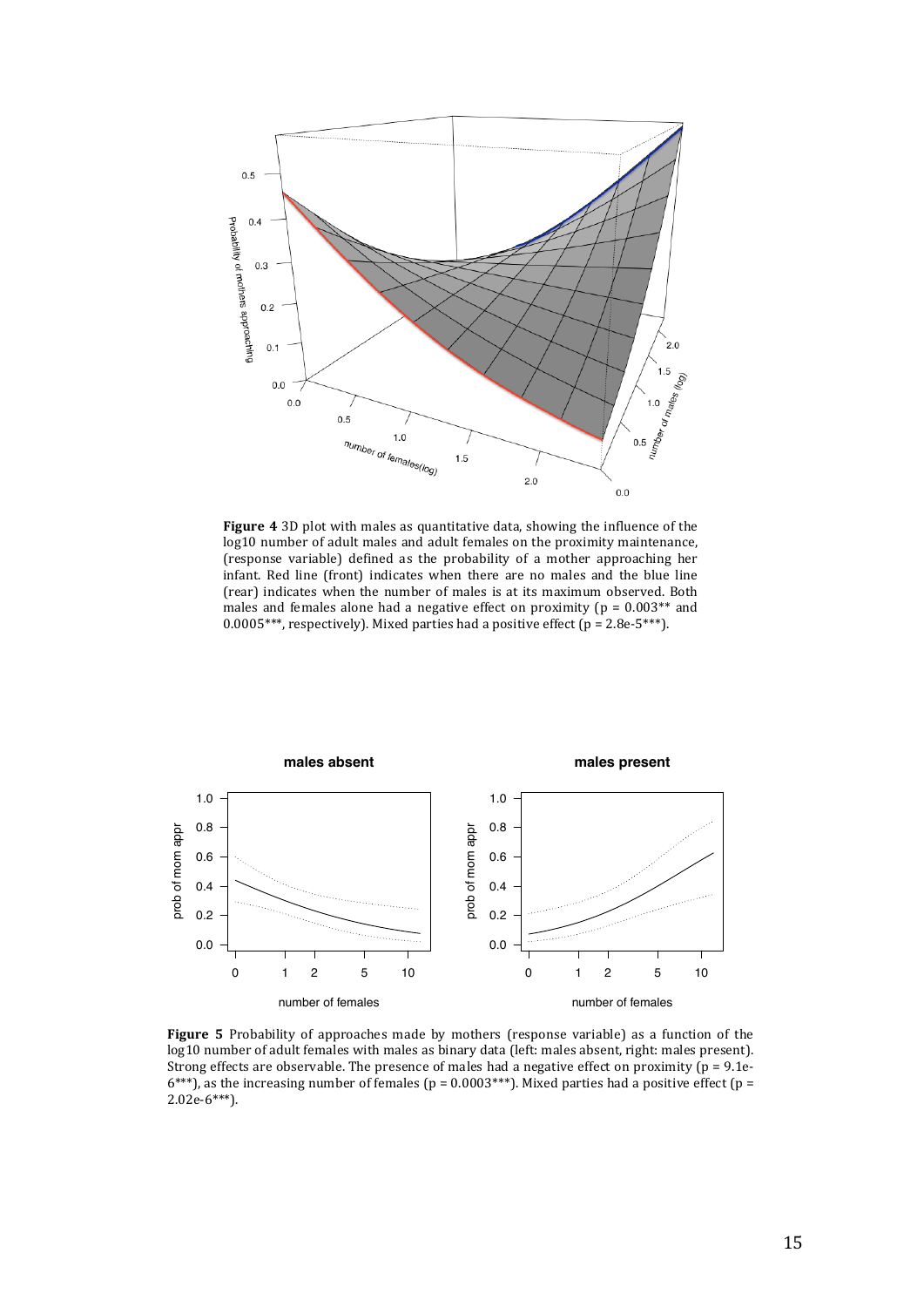## *Focal characteristics*

Among all the predictors presented in Table 2, infant age had a significant effect and positive relationship with the mother-infant distance  $(X^2, P<0.001, n=2571$  scans, Table 4). The older the infant gets, the bigger the distance is. However, the age of the infant did not affect the number of approaches made by the mother (Table 5).

Interestingly, the number of approaches by the mother was also influenced by other factors, but not the distance. There is no significant effect of maternal dominance rank but there is a tendency; the higher in the hierarchy, the less approaches towards their infant they made. The maternal social experience seems to have a non significant but not negligible effect in spatial relationships between a mother and her dependent offspring. Those who spent more time in the community tend to maintain proximity less than those who arrived more recently. Our results also show that more experienced mothers - successful mother with more offspring that reached 5 years of age – performed more approaches than less experienced females (*X<sup>2</sup>, P*<0.001, n=895 scans, Table 5).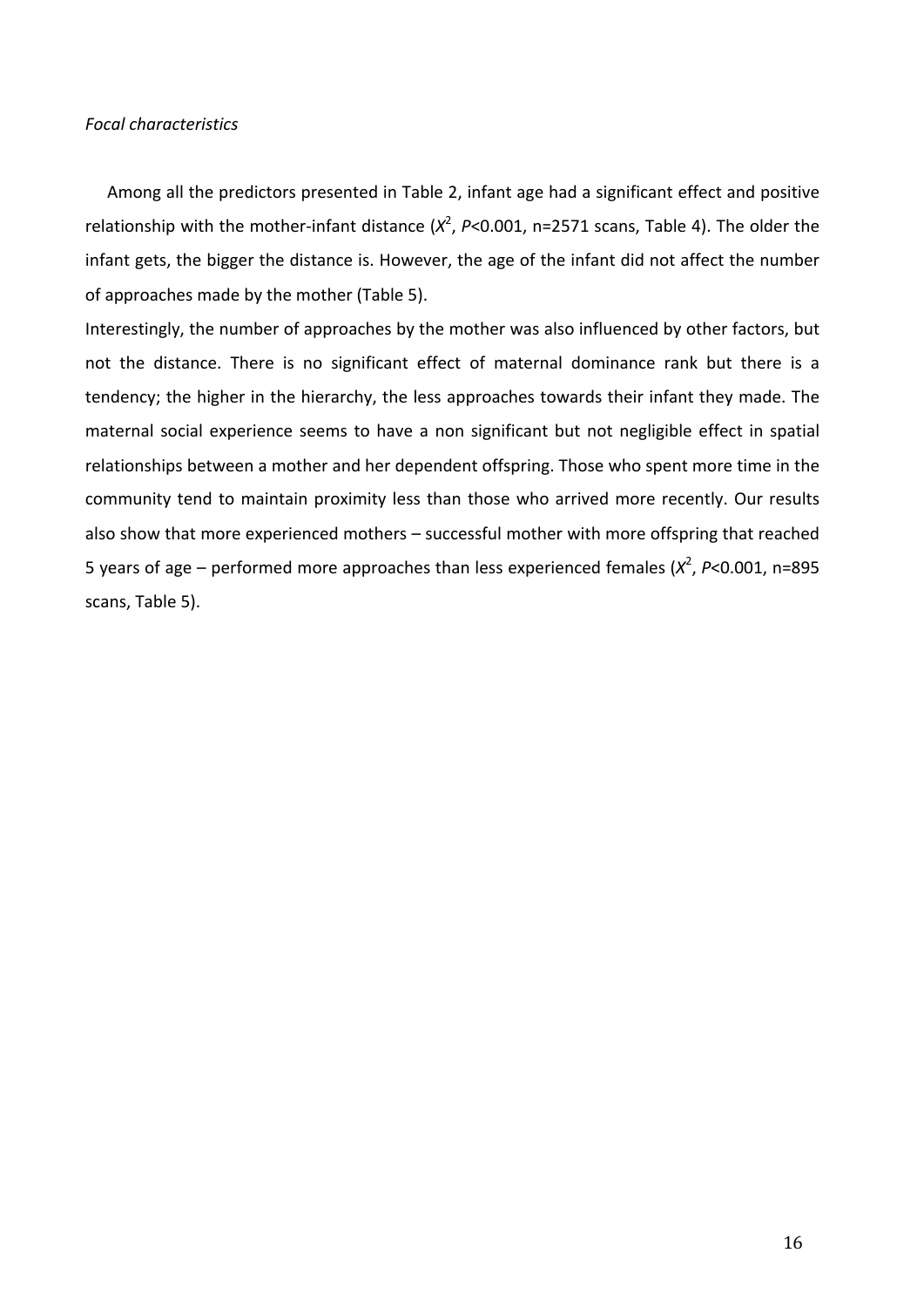#### **DISCUSSION**

Mother chimpanzees with dependent offspring seem to adopt a well-defined strategy: spending less time in subgroups composed only by adult males and preferably joining mother or non-mother female parties. Surprisingly, the mothers also prefer to associate with mixed groups composed by both males and females rather than being alone. Our results show that mothers spent close to 70% of their time with mixed parties or female parties only, the latter being composed on average of 53% of other mothers. This might indicate a certain preference in maternal association patterns in staying with other mothers with dependent offspring. Other studies suggest that mothers with infants are less gregarious than non-mothers and/or males for different reasons (Chapman et al., 1995; Kappeler, 2000; Otali and Gilchrist, 2006; Trevathan, 1987). The scramble competition might be one of them (Kappeler, 2000). Chimpanzee diet relies mostly on ripe fruits, obtained from discrete and finite food patches. Thus, larger groups of individuals must visit more food patches. Mothers might prefer small parties because of the reduced travel costs (Chapman et al., 1995; Kappeler, 2000). More recently, Otali and Gilchrist (2006) proposed the infant safety hypothesis as an important reason explaining this discrepancies between mothers and males (Otali and Gilchrist, 2006).

The mother-infant spatial relationship is greatly influenced by the absence or presence of other community members. Mothers seem to adapt to each situation - here, party composition. With only males present in a 30-meter perimeter, the mother-to-offspring distance is reduced to the minimum (i.e. in contact), which, in turn, reduces proximity maintenance drastically. On the other hand, with only females, the distance is higher but the proximity maintenance reduces to nearly zero approaches made by the mother. Based on our results, it appears that the presence of males has an important influence on the distance but the presence of females seems to attenuate this influence. One reason for these observations might be that female-female aggressions are very rare and happen under very specific demographic or ecological circumstances (Otali and Gilchrist, 2006; Townsend et al., 2007). This low level of aggression among females might relax mothers and allow them to be less attentive towards their offspring. The infant can play with other infants and approach other individuals. Males, on the contrary, are more likely to threaten young individuals. Male chimpanzees are known for their violent behavior towards conspecifics (Trevathan, 1987; Wrangham and Peterson, 1996). Our results indicate a trend to reduce the distance with infants to protect them in case of sudden male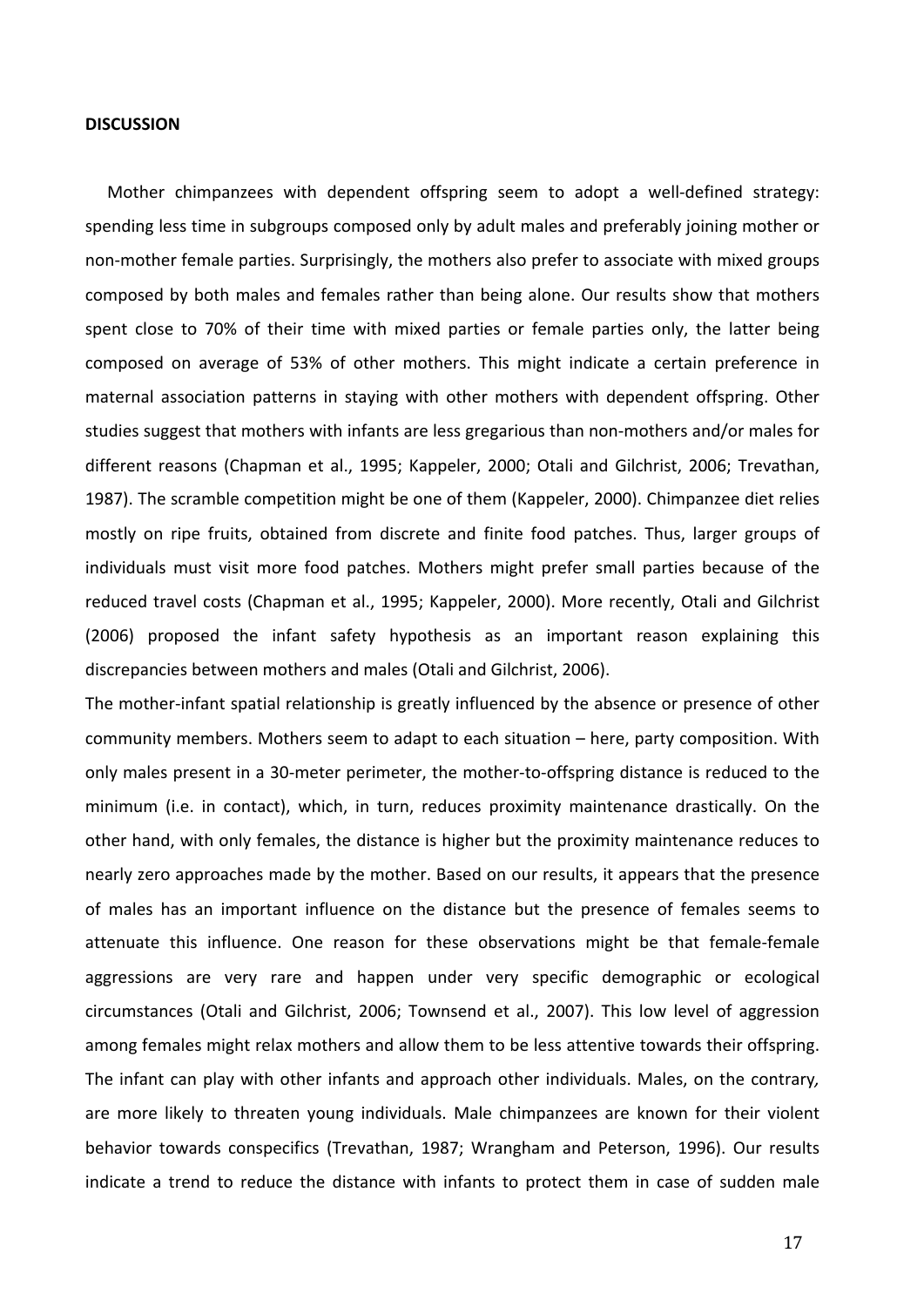surge in aggressiveness. The more individuals there are in the party – maximum number of adult females and males observed – the higher is the distance to the infant and the more approaches a mother will do. When alone, mothers also keep a close distance to their offspring. This observed closer distance of mothers to their infants, while being alone in the family unite, compared to being in females or mixed groups, could be explained by the availability of time not spent in socializing with others.

However, results are not significant when males are taken as binary data (presence/absence). This could be explained by the fact that high number of males present with the focal mother was a rare event. When mothers were in male parties, the party consisted of only one other adult or sub-adult male during 67% of the time. Thus, data might not be sufficient to support the results from the quantitative males model.

Sonso mothers are more gregarious than mothers from another Ugandan community, the Kanyawara community (Otali and Gilchrist, 2006). In this community, where mother-to-offspring distance was also used as an index of maternal attention, the mothers spend more time alone or with females only. In the Sonso community, they spend one third of their time in bigger mixed parties. It has already been demonstrated that Sonso females were more gregarious than other East African chimpanzees (Thompson and Wrangham, 2006). The Sonso mother-to-offspring distance was higher in mixed parties than in any other party, and the maintenance of proximity was as well. The mothers seemed to control this distance. A reason for increased distance in male-female parties could be a "dilution effect", a term often used in studies of vigilance for predators (Boesch, 1991; Noë and Bshary, 1997). In mixed parties, the female/male ratio was 1.1 female for 1 male. When more females are present, the chances of becoming a male's target are smaller. This effect reduces individual risks of being attacked  $-$  by a predator or, here, a male conspecific, displaying for sexual or foraging reasons. Another reason for this less attentive maternal behavior might be a result of increased opportunities for socializing and for associating with a bond partner, which might increase chances of support if aggressed. It is interesting to note that it is only in the Sonso community that female coalitions against male aggressions have been observed, a strategy that may help reduce the severity and effectiveness of those aggressions (Newton-Fisher, 2006). Mothers might feel safer with females around, as they might get support if aggressed. However, this female behavior is very rare and Sonso males are known for their capacity of infanticide (Newton-Fisher, 1999). Ecological and demographic factors might be the reason why Sonso females are more gregarious and thus increase their opportunity for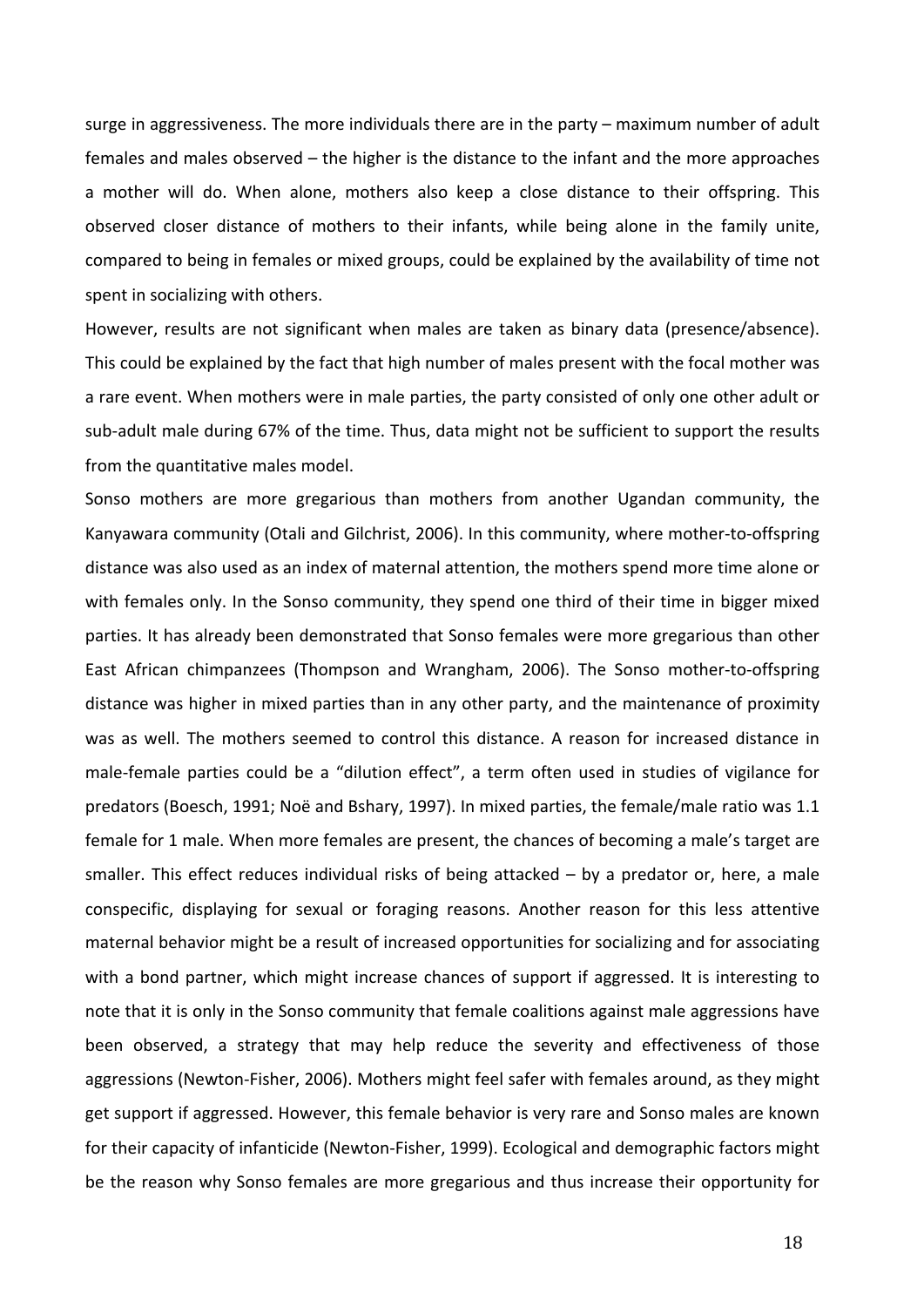coalitions. These associations are absent if females are essentially solitary (Newton-Fisher, 2006). 

We confirm that infant age is a very important factor influencing mother-to-infant distance; the older the infant gets, the greater the distance between a mother and the infant is. These results could be linked to primate infant development. As they grow older, they become "leavers" instead of "approachers" (Altmann, 1980; Maestripieri et al., 2002). Also, offspring are more and more interested in other individuals and the environment and go more often on excursions, breaking and making contact on their own (Plooij, 1984). As soon as infant primates are able to move on their own, they leave their mothers to play with other young primates (Napier and Napier, 1994).

Regarding focal characteristics, we found that higher ranked mothers tended to maintain proximity less often than low ranking females. Dominance rank plays a big role for infant survival in many primate species (Pusey et al., 1997). Higher-ranking females may be less vulnerable to threats and more likely to get support from conspecifics if aggressed. Also, our results suggest a tendency for mothers who spent more time in the community to make less approaches towards their infants, showing less attention. These individuals might have had a longer time to form strong social bonds with other group members, thus reducing risks of aggression (Lehmann and Boesch, 2009). On the other hand, we found that experienced mothers maintained a higher proximity with their infant, and can be defined as more protective than younger, inexperienced mothers. Indeed, maternal protectiveness can be reflected by spatial relationships (Fairbanks, 1996). Mothers who make more approaches can be defined as more protective. Studies on variations in maternal style have provided several predictions based on the mother's experience. One says that young, inexperienced mothers will put more efforts into maternal care because they are less competent (Fairbanks, 1996; De Lathouwers, 2004). The other one suggest that, following life-history changes in reproductive value, younger ones have more to lose in the future and will terminate investment on their infant earlier, while older, more experienced mothers would be unlikely to produce another infant (Pianka and Parker, 1975; De Lathouwers, 2004). These results show how infant social opportunities depend on maternal characteristics. An infant from a higher ranked mother could spend more time socializing with peers. The infant safety hypothesis and the infant integration hypothesis are both well influenced by maternal factors. The safety of an infant from a low ranked mother is more at risk, which in turn prevents the infant from socializing since the mother will keep him apart from conspecifics.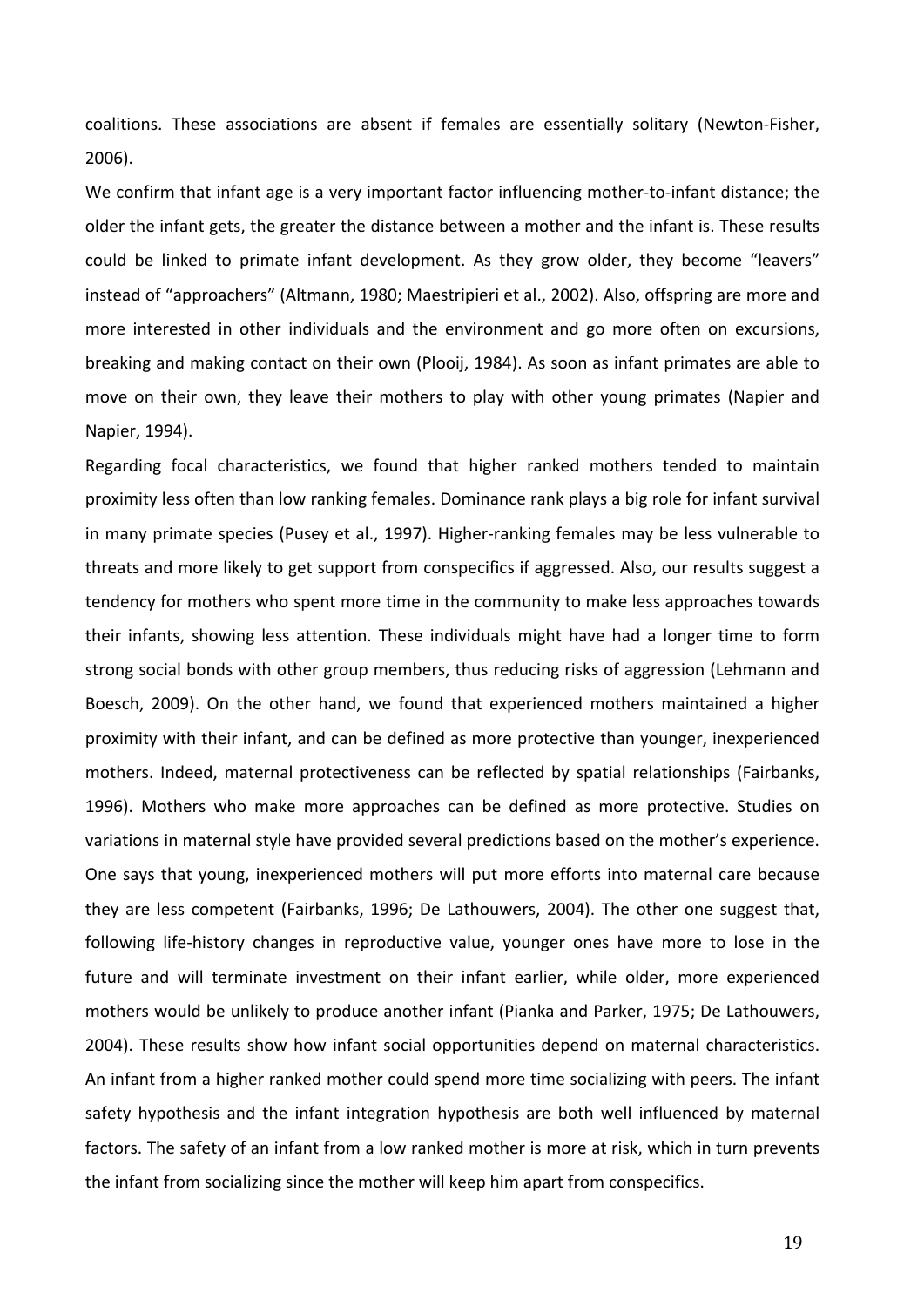#### **CONCLUSION**

Mother-to-offspring spatial relationships are affected by maternal association patterns and some maternal identity characteristics such as her maternal experience. The rank of a mother within the community and her social experience  $-$  defined as the time since she was first seen in the community – both seem to play a role also. Longer fieldwork will be needed to confirm these possibilities. However, we have been able to address our main question. How mothers adapt to different party compositions? Males seem to be the main influence on maternal care and vigilance. Females, on the other hand, may allow mothers to feel safer from males. Our observations are compatible with the "infant safety" hypothesis and supports that early exposure of infants to other group members relies on the sociability of the mothers, which is linked to maternal association patterns and their experience as mothers (the "infant integration" hypothesis). Both the safety and the social integration of the infant are essential for its good cognitive and social development.

Understanding which factors influence mother-to-offspring behavior in different social situations and based on maternal experience and social status is necessary and important for primate research. Further research could study the link between maternal activity and party composition. Whether the mother is resting or foraging likely impacts on her relation with her offspring. Big and mixed parties may be associated with big fruiting trees. Thus, mother-tooffspring distance might be related to the diameter of a tree crown, regardless of party composition. Mother-offspring spatial relationships may vary in mixed groups because the mother is busy foraging, thus impeding her to keep an eye on her infant. How chimpanzee mothers behave probably depends on demographic and ecological factors that differ between communities. This is why this type of research should be extended to other groups and geographical areas.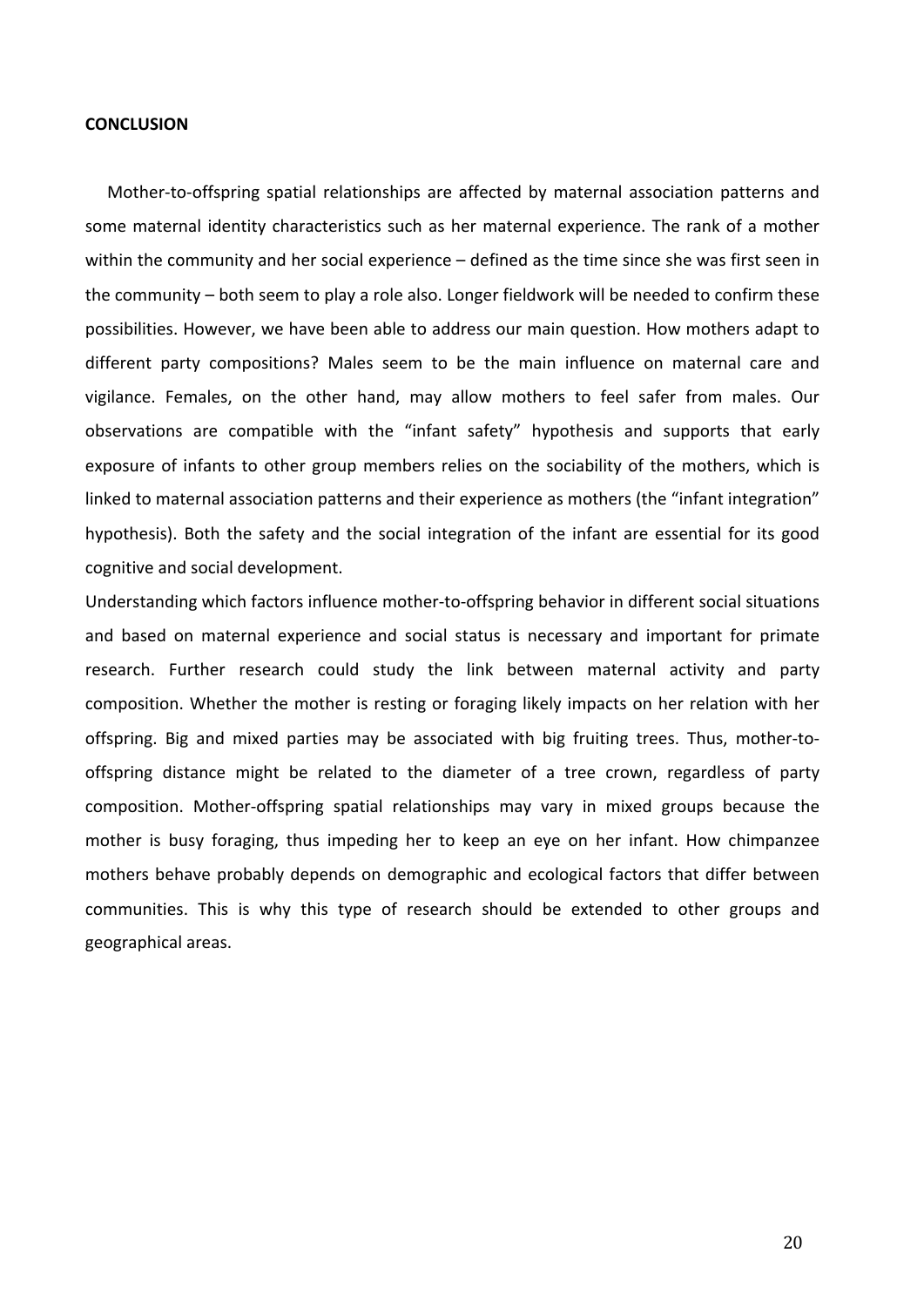# **Acknowledgments**

Thank you to all the Comparative Cognition lab team in Neuchâtel for the advices and help. To PhD Corinne Ackermann for her availability despite the distance. I also thank the Ugandan Wildlife Authority and the Uganda National Council for Science and Technology for granting me permission to work in the Budongo Forest Reserve. Special thank to PhD Adriana Lowe who helped a lot during the fieldwork, to all the BCFS team in Uganda and to Pr. Klaus Zuberbühler for the opportunity to accomplish this project. I am grateful for the funding from Le Fond des Donations and Fonds Wüthrich et Mathey-Dupraz.

# **REFERENCES**

Altmann, J. (1974). Observational Study of Behavior: Sampling Methods. Behaviour 49, 227–266.

Altmann, I. (1980). Baboon Mothers and Infants.

Bardi, M., and Huffman, M.A. (2002). Effects of maternal style on infant behavior in Japanese macaques (Macaca fuscata). Dev. Psychobiol. 41, 364–372.

Bardi, M., and Huffman, M.A. (2006). Maternal behavior and maternal stress are associated with infant behavioral development in macaques. Dev. Psychobiol. 48, 1-9.

Boesch, C. (1991). The Effects of Leopard Predation On Grouping Patterns in Forest Chimpanzees. Behaviour *117*, 220–241.

Cameron, E.Z., Linklater, W.L., Stafford, K.J., and Minot, E.O. (2003). Social grouping and maternal behaviour in feral horses (Equus caballus): the influence of males on maternal protectiveness. Behav. Ecol. Sociobiol. *53*, 92–101.

Chapman, C.A., Chapman, L.J., and Wrangham, R.W. (1995). Ecological constraints on group size: an analysis of spider monkey and chimpanzee subgroups. Behav. Ecol. Sociobiol. 36, 59-70.

Clutton-Brock, T.H. (1991). The Evolution of Parental Care (Princeton University Press).

De Lathouwers, M. (2003). Maternal styles and infant development in bonobos (Pan paniscus) and chimpanzees (Pan troglodytes): A study of intra- and inter-specific variation in relation to differences in social organisation.

De Lathouwers, M., and Van Elsacker, L. (2004). Comparing maternal styles in bonobos (Pan paniscus) and chimpanzees (Pan troglodytes). Am. J. Primatol. 64, 411–423.

Deputte, B.L. (2000). Primate Socialization Revisited: Theoretical and Practical Issues in Social Ontogeny. Adv. Study Behav. 29, 99-157.

Fairbanks, L.A. (1996). Individual Differences in Maternal Style: Causes and Consequences for Mothers and offspring. In Advances in the Study of Behavior, J.S.R. and C.T. Snowdon, ed. (Academic Press), pp. 579-611.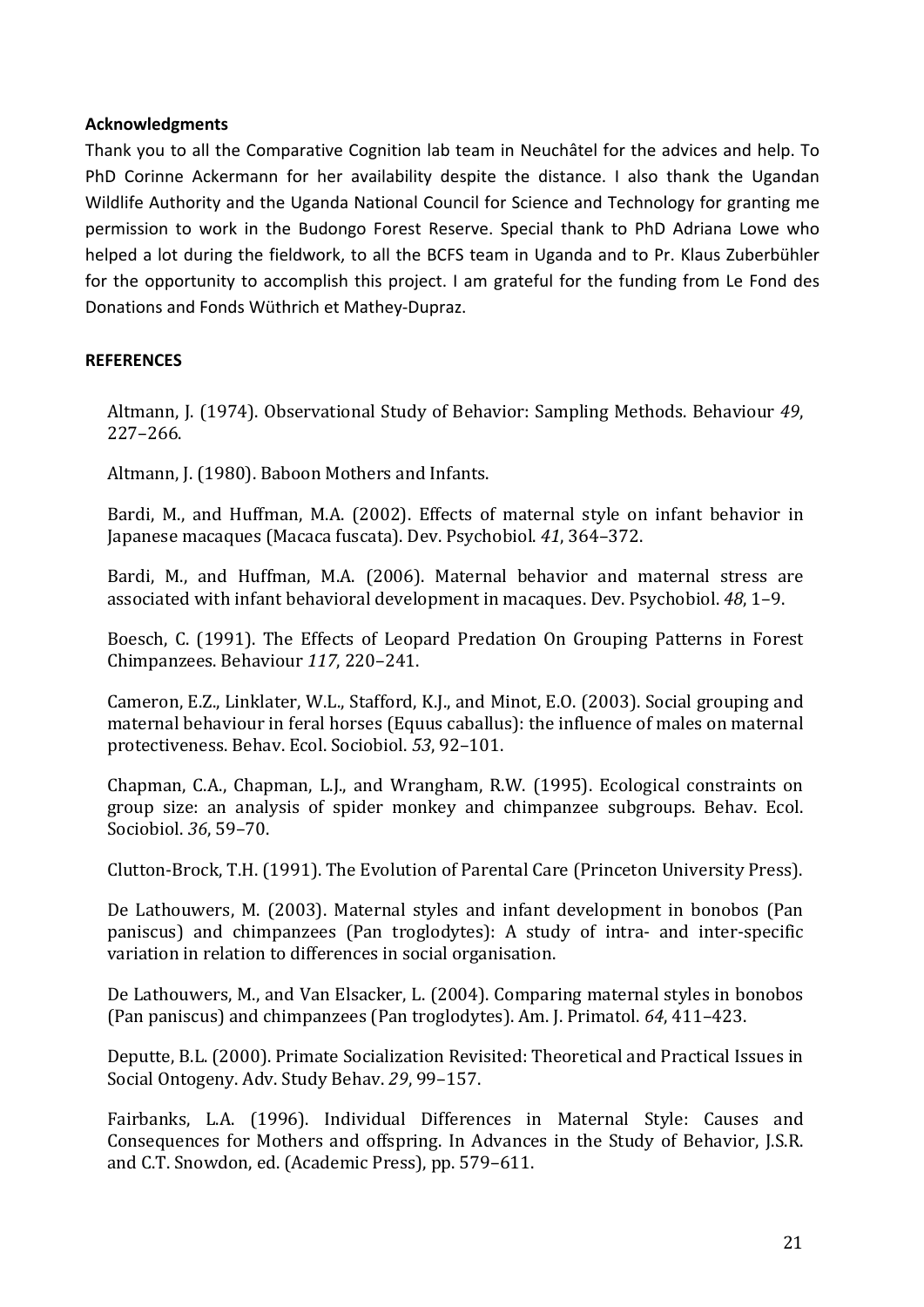Fairbanks, L.A., and McGuire, M.T. (1988). Long-term effects of early mothering behavior on responsiveness to the environment in vervet monkeys. Dev. Psychobiol. 21, 711–724.

Harry F., and Harlow, M.K. (1962). Social Deprivation in Monkeys. Sci. Am. 207, 136– 147.

Hemelrijk, C.K., and Kogel, C.H.D. (1989). What Chimpanzee Mothers Have More Sociable Infants? Behaviour 111, 305-318.

Horvat, J.R., and Kraemer, H.C. (1981). Infant socialization and maternal influence in chimpanzees. Folia Primatol. Int. J. Primatol. *36*, 99–110.

Kappeler, P.M. (2000). Primate Males: Causes and Consequences of Variation in Group Composition (Cambridge University Press).

Kummer, H. (1989). Dunbar, R. I. M. 1988. Primate Social Systems. Croom Helm, London, Sydney, 373 pp. \$24.95, £17.50. J. Evol. Biol. 2, 153-154.

Kutsukake, N. (2006). The Context and Quality of Social Relationships Affect Vigilance Behaviour in Wild Chimpanzees. Ethology 112, 581-591.

Lancaster, J.B., Altmann, J., Sherrod, L.R., and Rossi, A. (2010). Parenting Across the Life Span: Biosocial Dimensions (AldineTransaction).

Lehmann, J., and Boesch, C. (2009). Sociality of the dispersing sex: the nature of social bonds in West African female chimpanzees, Pan troglodytes. Anim. Behav. 77, 377–387.

Maestripieri, D., Ross, S.K., and Megna, N.L. (2002). Mother-infant interactions in western lowland gorillas ( Gorilla gorilla gorilla): Spatial relationships, communication and opportunities for social learning. J. Comp. Psychol. 116, 219–227.

Murray, C.M., Lonsdorf, E.V., Stanton, M.A., Wellens, K.R., Miller, J.A., Goodall, J., and Pusey, A.E. (2014). Early social exposure in wild chimpanzees: Mothers with sons are more gregarious than mothers with daughters. Proc. Natl. Acad. Sci. 111, 18189-18194.

Napier, J.R., and Napier, P.H. (Prue H.) (1994). natural history of the primates (MIT Press).

Newton-Fisher, N.E. (1999). Infant Killers of Budongo. Folia Primatol. (Basel) 70, 167– 169.

Newton-Fisher, N.E. (2006). Female Coalitions Against Male Aggression in Wild Chimpanzees of the Budongo Forest. Int. J. Primatol. 27, 1589-1599.

Noë, R., and Bshary, R. (1997). The formation of red colobus-diana monkey associations under predation pressure from chimpanzees. Proc. R. Soc. Lond. B Biol. Sci. *264*, 253–259.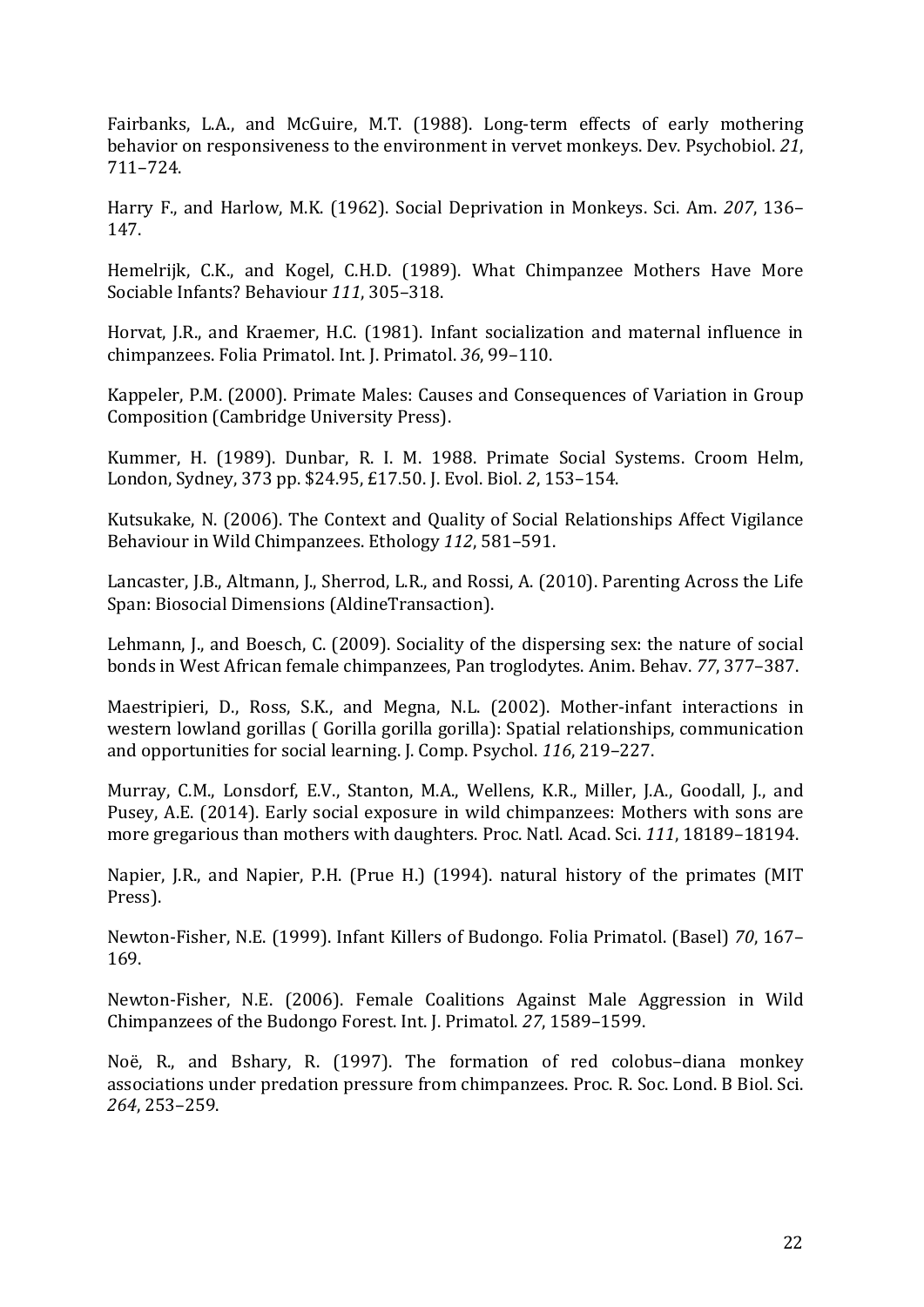Otali, E., and Gilchrist, J.S. (2006). Why chimpanzee (Pan troglodytes schweinfurthii) mothers are less gregarious than nonmothers and males: the infant safety hypothesis. Behav. Ecol. Sociobiol. *59*, 561–570.

Pianka, E.R., and Parker, W.S. (1975). Age-Specific Reproductive Tactics. Am. Nat. 109, 453–464.

Plooij, F.X. (1984). The behavioral development of free-living chimpanzee babies and infants. Monogr. Infancy 207.

Pusey, A., Williams, J., and Goodall, J. (1997). The Influence of Dominance Rank on the Reproductive Success of Female Chimpanzees. Science 277, 828–831.

Reynolds, V. (2005). The Chimpanzees Of The Budongo Forest: Ecology, Behaviour, And Conservation (Oxford University Press).

Simpson, M.J.A., and Howe, S. (1986). Group and matriline differences in the behaviour of rhesus monkey infants. Anim. Behav. 34, 444-459.

Smuts, B., and Nicolson, N. (1989). Reproduction in wild female olive baboons. Am. J. Primatol. *19*, 229–246.

Thompson, M.E., and Wrangham, R.W. (2006). Comparison of Sex Differences in Gregariousness in Fission-Fusion Species. In Primates of Western Uganda, N.E. Newton-Fisher, H. Notman, J.D. Paterson, and V. Reynolds, eds. (Springer New York), pp. 209– 226.

Townsend, S.W., Slocombe, K.E., Thompson, M.E., and Zuberbühler, K. (2007). Femaleled infanticide in wild chimpanzees. Curr. Biol. 17, R355-R356.

Trevathan, W. (1987). The chimpanzees of Gombe. Patterns of behavior. By Jane Goodall. Cambridge, MA: The Belknap Press of Harvard University Press. 1986. xvii + 673 pp., figures, indexes. \$30.00 (cloth). Am. J. Phys. Anthropol. *73*, 409–410.

Wrangham, R.W., and Peterson, D. (1996). Demonic Males: Apes and the Origins of Human Violence (Houghton Mifflin Harcourt).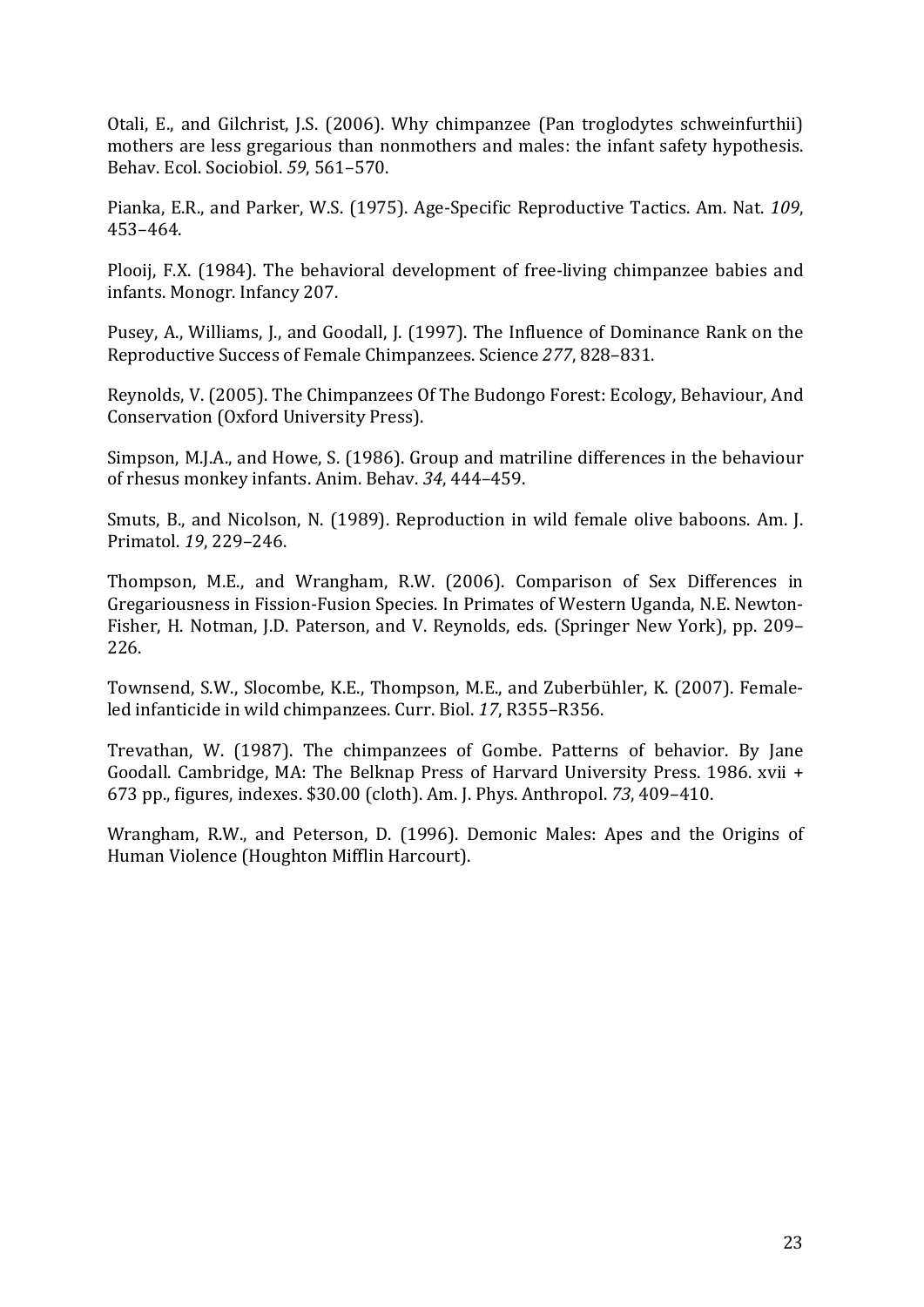#### **APPENDIX**

# **MOTHERING STYLES IN THE WILD CHIMPANZEE** (*Pan troglodytes schweinfurthii*) OF THE SONSO COMMUNITY AT BUDONGO FOREST, UGANDA

#### **Abstract**

Science has for long been interested in the effects of mother-offspring interactions on the social and cognitive development of primate infants. Studies confirmed that individual differences exist in the way a mother interacts with her infant. Based on the observation of a basic set of maternal behaviours, a terminology has been created distinguishing between "protective" mothers, "distant" mothers and "rejecting" mothers. This terminology expands through captive *Pan* species. I went to Uganda to collect mother-infant interaction behaviours, such as making contact, breaking contact, approaching, leaving, grooming, breast feeding, and play. My aim was to assess inter-individual differences in maternal styles in wild eastern chimpanzees using factor analysis, and then observe what factors influence these variations. The analysis shows weak strength and therefore, the results can not be used to answer the question. However, the factor analysis extracted three factors ("protectiveness", "rejection" and "distance") from nine basic maternal behaviours that explain 74% of the variance. Because any conclusions can be drawn, this paper is a descriptive work. Further research on the subject would need more data, and at different time ranges, to increase the strength of the factor analysis and to draw conclusions.

#### **INTRODUCTION**

Extensive studies of mother-infant relationships in nonhuman primates have revealed that mothers play one of the most important, if not primary, role in the social and cognitive development of the infants (Bardi and Huffman, 2002, 2006; De Lathouwers and Van Elsacker, 2004; Fairbanks and McGuire, 1988). Consequently, parental care, here maternal care, might have a direct effect on an individual's future reproductive success (Clutton-Brock, 1991; Otali and Gilchrist, 2006). This is where differences in maternal care and behaviors between mothers are interesting, as differences in maternal styles might lead to different development and fitness in the offspring.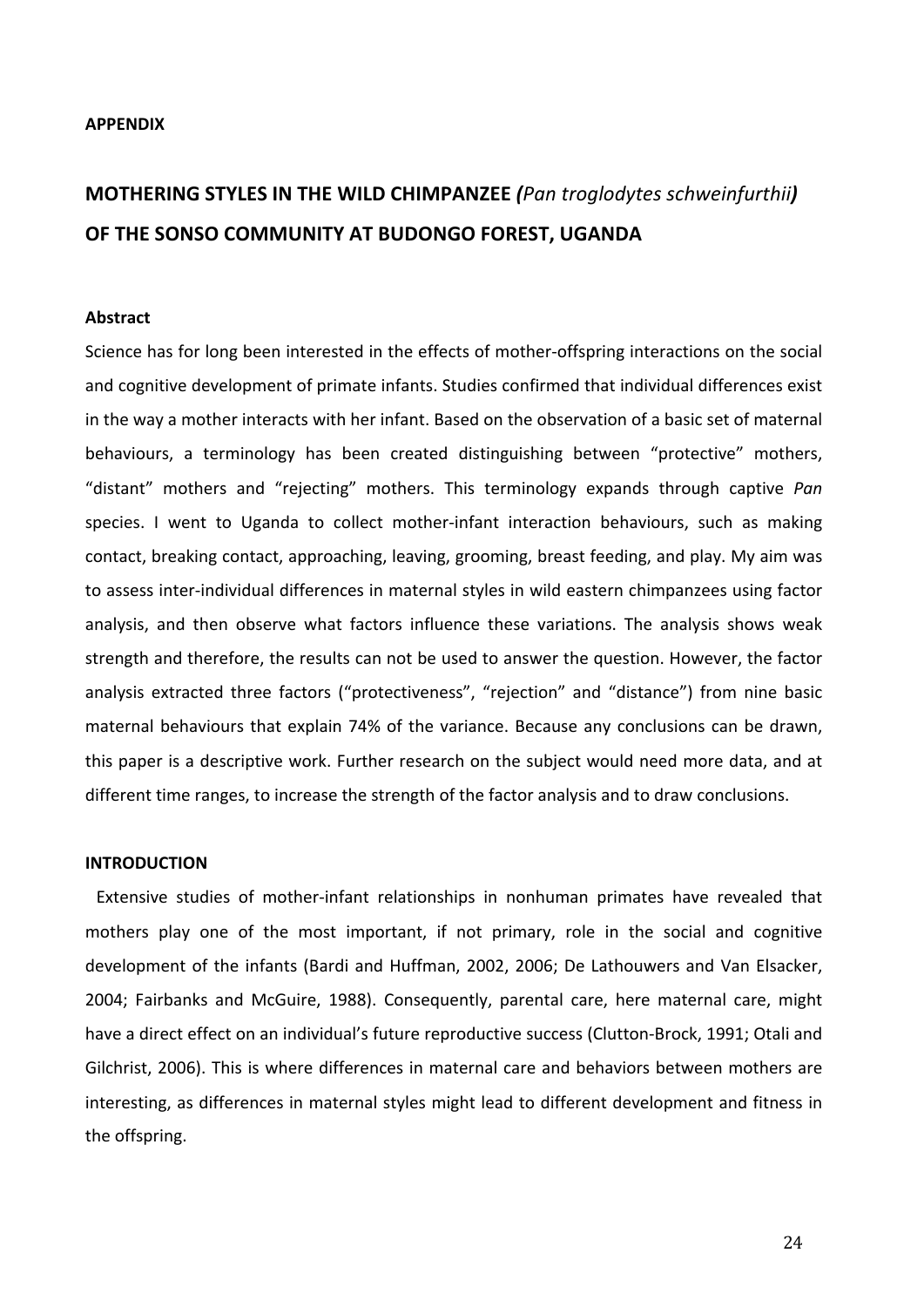Early studies in the 1960s and 1970s on captive and wild primates confirmed individual differences in the way primate mothers treat their infants (Fairbanks, 1996). Some mothers were consistently more restrictive towards their infant's attempt to move out of contact, while other mothers showed more rejecting or inattentive behaviors (Altmann, 1980; Fairbanks, 1996). As reviewed by Fairbanks, Hinde and his colleagues established a standard set of behaviors and observational methods that are now globally adopted to describe mother-infant interactions. This set of behaviors includes: time spent in contact, making contact, approaching, breaking contact, leaving, rejecting, restraining and grooming (see Fairbanks, 1996).

Factor analyses, which reduce the number of maternal behavioral variables and detect the structure in the relationship between them is the analytical tool that is the most used in this area of research (De Lathouwers and Van Elsacker, 2004). To reflect differences in mothering style, a terminology has been created that expands maternal behavior to two dimensions (Bardi and Huffman, 2002; Fairbanks, 1996). The "protectiveness" factor describes mothers that initiate contacts, approach, restrain and groom their infant more often than individuals belonging to the "rejection" factor. This one is positively correlated with mothers who break contacts, leave and reject their infants more often (Bardi and Huffman, 2002).

Until recently, most studies on primate maternal styles have been conducted on *Cercopithecine* species, like Japanese macaques and Vervet monkeys (Bardi and Huffman, 2002; Fairbanks and McGuire, 1988; Schino et al., 1995) and all those studies show a high degree of consistency in the two basic dimensions of maternal behavior.

De Lathouwers and Van Elsacker tested the exploratory factor analysis method on 8 captive mother-infant pairs of bonobos (*Pan paniscus*) and chimpanzees (*Pan troglodytes*), to determine whether or not it works in higher taxa. Results showed similarities in the pattern of "protectiveness" between *Pan* and *Cercopithecine* species. However, the "rejection" dimension is found to be divided into two separate factors, "distance" and "refuse" (De Lathouwers and Van Elsacker, 2004).

To my knowledge, this approach has never been tested on wild mother-infant pairs of chimpanzees. Thus, my aim was to use the same methods (exploratory factor analysis) in order to assess potential inter-individual differences in maternal styles in wild eastern chimpanzees (Pan troglodytes schweinfurthii). If there is a difference in mothering styles between mothers, what are the factors that influence these dissimilarities?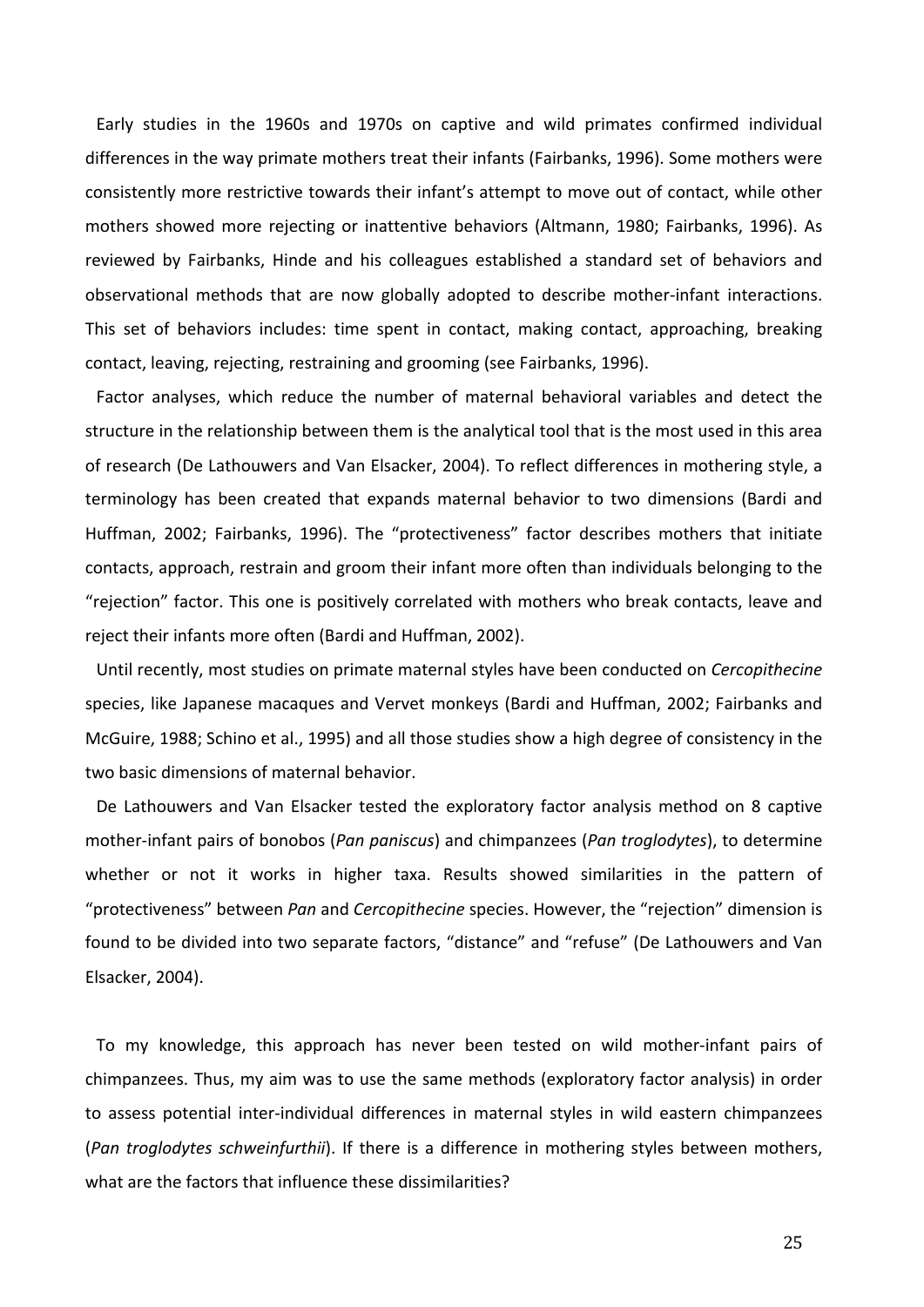#### **METHODS**

The subjects are 10 mother-infant pairs of wild eastern chimpanzees (Pan troglodytes schweinfurthii) of the Sonso community. The sample included 8 male and 2 female infants. At the beginning of the study, estimated maternal age ranged from 19 to 41 years and infant age ranged from 8 to 76 months. The study was conducted between July 2016 and December 2016 in BCFS, Uganda. We did all day follows on the mother-offspring pair noting down general behaviours like resting, foraging, grooming and specific mother-offspring interactions in a onezero method (Altmann, 1974). Mother-offspring interactions consisted of making contact, breaking contact, approaching, leaving, restraining, rejecting, grooming, breast-feeding and play. Making contact, breaking contact, approaching and leaving were collected both for the mother and the infant. Behaviours such as breast-feeding or grooming are an underestimation, since it is quasi-impossible to observe all events in the wild.

For factors influencing a potential inter-individual variability in mothering styles, we collected data on focal characteristics, such as infant age, maternal age, maternal rank and maternal experience  $-$  number of infants that were successfully reared until 5 years of age (De Lathouwers, 2003).

We used factor analysis, with varimax rotation, to extract and interpret the components revealed by principal component analysis on the nine mother-offspring variables. Factor loadings were then calculated. To know the number of factors to extract, the Kaiser-Guttman "eigenvalues greater than one" was applied. ANOVAs were performed to determine what factors influence maternal styles. Linear model was used, with the response variables being the three dimensions extracted by the factor analysis: "protectiveness", "rejection" and "distance". Predictor variables included infant age, maternal age, maternal rank and maternal experience. All test were two-tailed with significance level  $P<0.05$ . Data were analyzed using the package lme4 in R 3.3.2 with RStudio 1.0.136.

#### **RESULTS**

From the nine variables, the factor analysis extracted three significant components, for a total retention of 74% of the total variance (Table 1). The percentage of variance that is explained by each component and in total is indicated.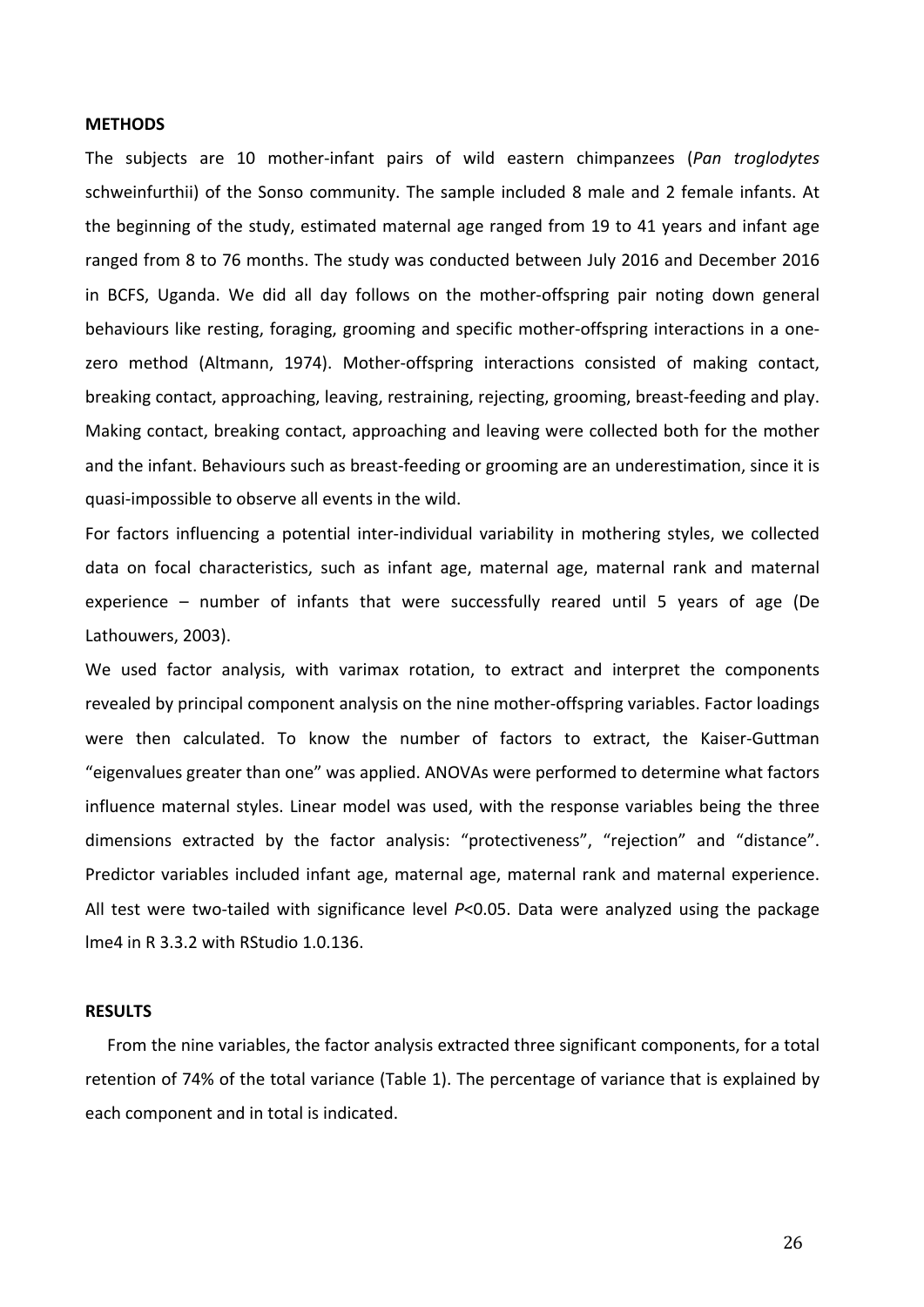| <b>Table 1</b> Extraction of significant components |  |
|-----------------------------------------------------|--|
|-----------------------------------------------------|--|

| Factor       | Eigenvalue | % total variance |
|--------------|------------|------------------|
|              | 2.59       | 28.8             |
| 2            | 2.23       | 24.7             |
| 3            | 1.85       | 20.5             |
| Cumulative % |            | 74               |

Three factors retained by factor analysis using the "eigenvalue greater than one rule for the nine mother-infant behaviours. The percentage of variance explained by each component and in total is indicated.

Table 2 includes the factor loadings for each variable. The first factor explains 28.8 % of the total variance. This factor can be assimilated to the "protectiveness" dimension already proposed by several studies, as it correlates positively with "grooming", "breast-feeding", "restraining" and "play". Factor number 2 explains 24.7% of the total variance. It can refer to the "distance" dimension, since it correlates with "making contact", "approaching" and " leaving". The third and last significant factor refers to the "rejection" dimension, or "refuse". It is

associated with "breaking contact" and "rejection".

| Maternal behavior       | Protectiveness | <b>Distance</b> | <b>Refuse</b> |
|-------------------------|----------------|-----------------|---------------|
| <b>Making contact</b>   | 0.18           | 0.47            | 0.21          |
| <b>Breaking contact</b> | 0.18           | 0.54            | 0.72          |
| Approaching             | $-0.42$        | $-0.76$         | $-0.12$       |
| Leaving                 | $-0.39$        | 0.92            |               |
| Grooming                | 0.58           | 0.27            | 0.16          |
| Rejecting               | $-0.2$         |                 | 0.98          |
| Restraining             | 0.71           |                 |               |
| <b>Breast feeding</b>   | 0.6            | 0.48            | 0.52          |
| Play                    | 0.98           |                 |               |

Table 2 Factor loadings showing a matrix of correlation between maternal behaviours and the three factors extracted by factor analysis.

None of the ANOVAs testing for causes of inter-individual differences were significant. Only tendencies were assessed for the "protectiveness" and "distance" dimensions. "Protectiveness" seems to be negatively correlated with infant age (P=0.05) (Fig. 1) and the factor scores on "distance" follow a negative relationship with maternal experience (P=0.06, NS) (Fig. 2).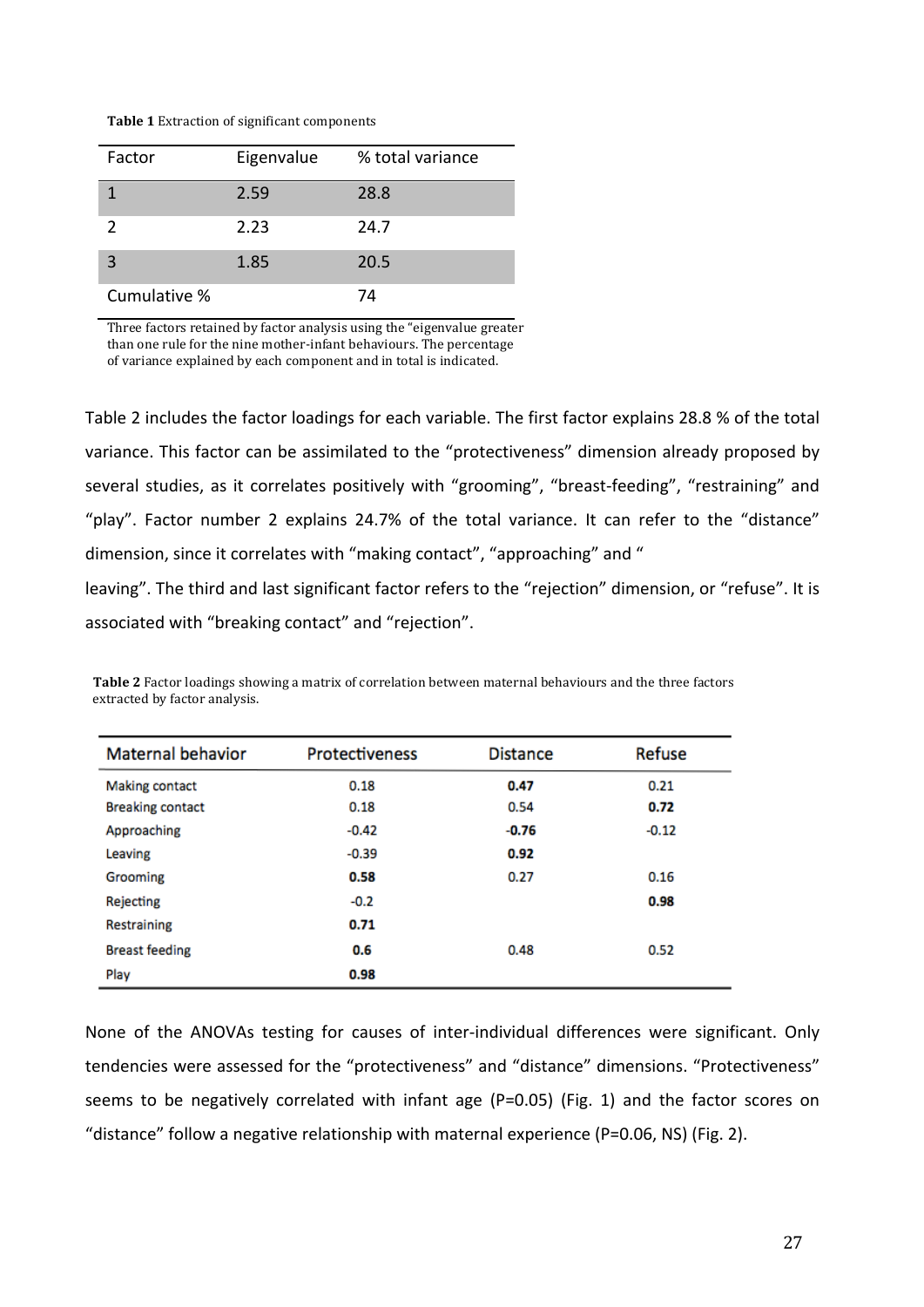

Figure 1 Factor scores on "protectiveness" according to infant age (log). There is a negative tendency between infant age and protective behaviours by mothers. Mothers seem to be less protective when the infant gets older.



# **DISCUSSION**

The aim of this study is to investigate whether factor analysis used to determine maternal styles in *Cercopithecine* species and captive chimpanzees can be applied to wild chimpanzees. Furthermore, if factor analysis is successful, we want to determine what factors influence differences in maternal styles. It is important to note that it is a descriptive study, and not an analytic one.

The results show interesting similarities with previous studies. We also found three extracted factors from the factor analysis, namely "protectiveness", "rejection" and "distance". However, their interpretation might be different, since not all the same maternal behaviours as Fairbanks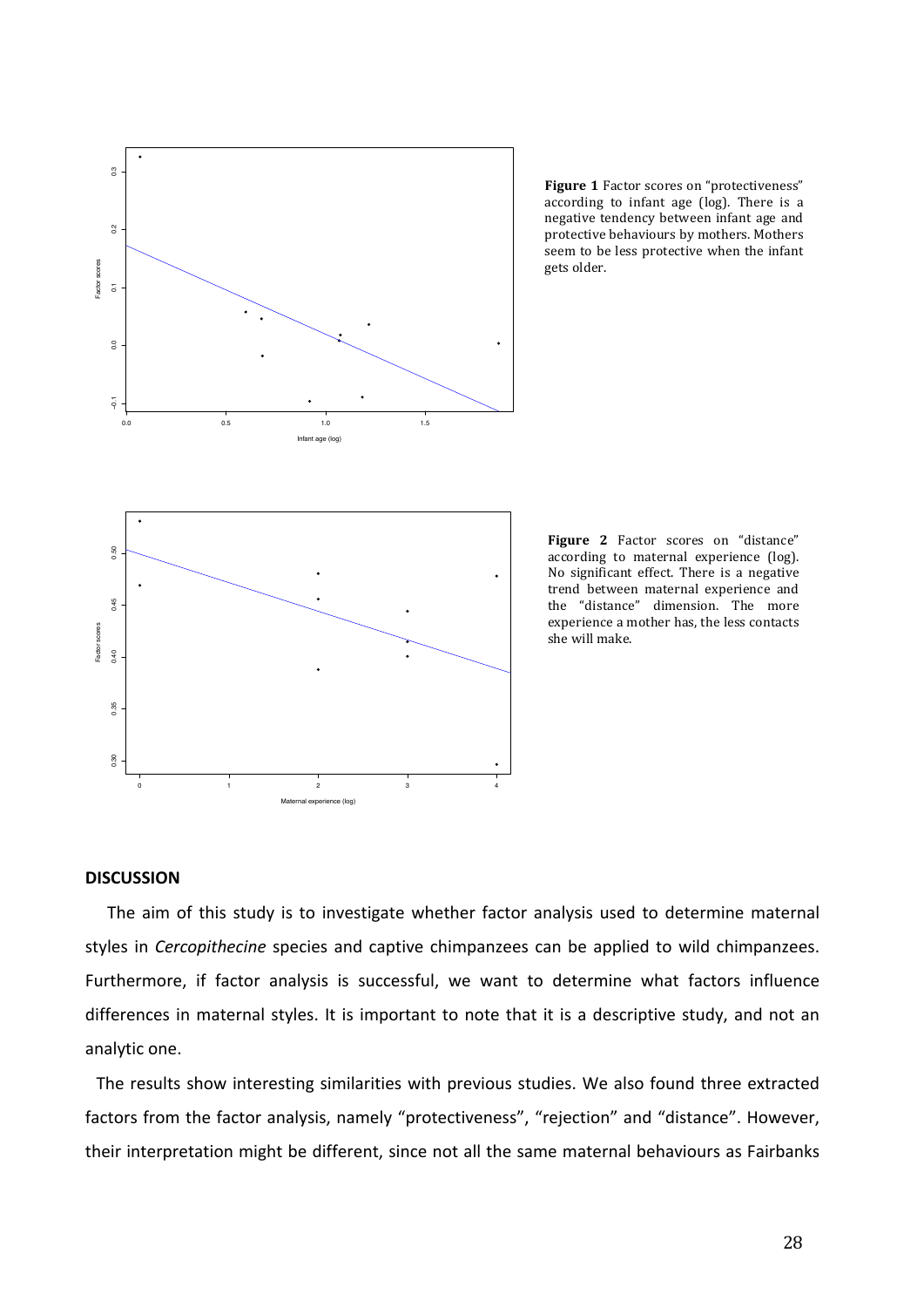(1996) and De Lathouwers (2004) were collected during the fieldwork. Conditions in captivity and in the wild differ in their consistency, visibility and efficiency of data collection. Behaviours such as mothers rejecting the infants approaching or restraining their infants leaving were very rarely observed in the wild. The interpretation of the extracted factors has to be taken very carefully. The factor analysis shows very weak statistical strength. The modification of one variable or the removal of one focal changes the entire factor loadings, giving the possibility for other interpretations. Therefore, we cannot interpret the results at all. The first factor, that we termed "protectiveness", correlates with every mother-infant interaction that needs contact; namely grooming, breast-feeding, restraining and play. The second factor, named "distance", refers to the spatial relationship between a mother and her infant, which is making contact, approaching and leaving. These mothers could be described as laissez-faire mothers. The third factor, "refuse", correlates with breaking contact and rejection. This type of maternal style indicates rejecting mothers.

The second aim of this study was to determine which factors affect maternal style. Here again, we cannot conclude anything from these results, since the differences in factor scores from the factor analysis have been tested with ANOVAs. No significant results were found, only tendencies.

## **CONCLUDING REMARKS**

It is important to be sure about the aim of the study. Is the goal of the study to compare the results with previous studies, or is it to show a method can work in different conditions, for different variables? In this study, it was not very clear. To test the question of maternal styles using the method proposed in earlier papers, I should have had collected the exact same mother-infant interaction behaviours. I show that factor analysis is possible with wild species, but longer and more consistent work is needed.

Further research would need to collect more data in order to define maternal styles in wild chimpanzees since the methods used need a certain amount of observation of all the integrated behaviours. Also, some of these behaviours (*i.e.* rejection) are very rarely observed in wild communities and the conditions are harder. Thus, a solution would be to design the study differently and exclude some behaviours while including other ones.